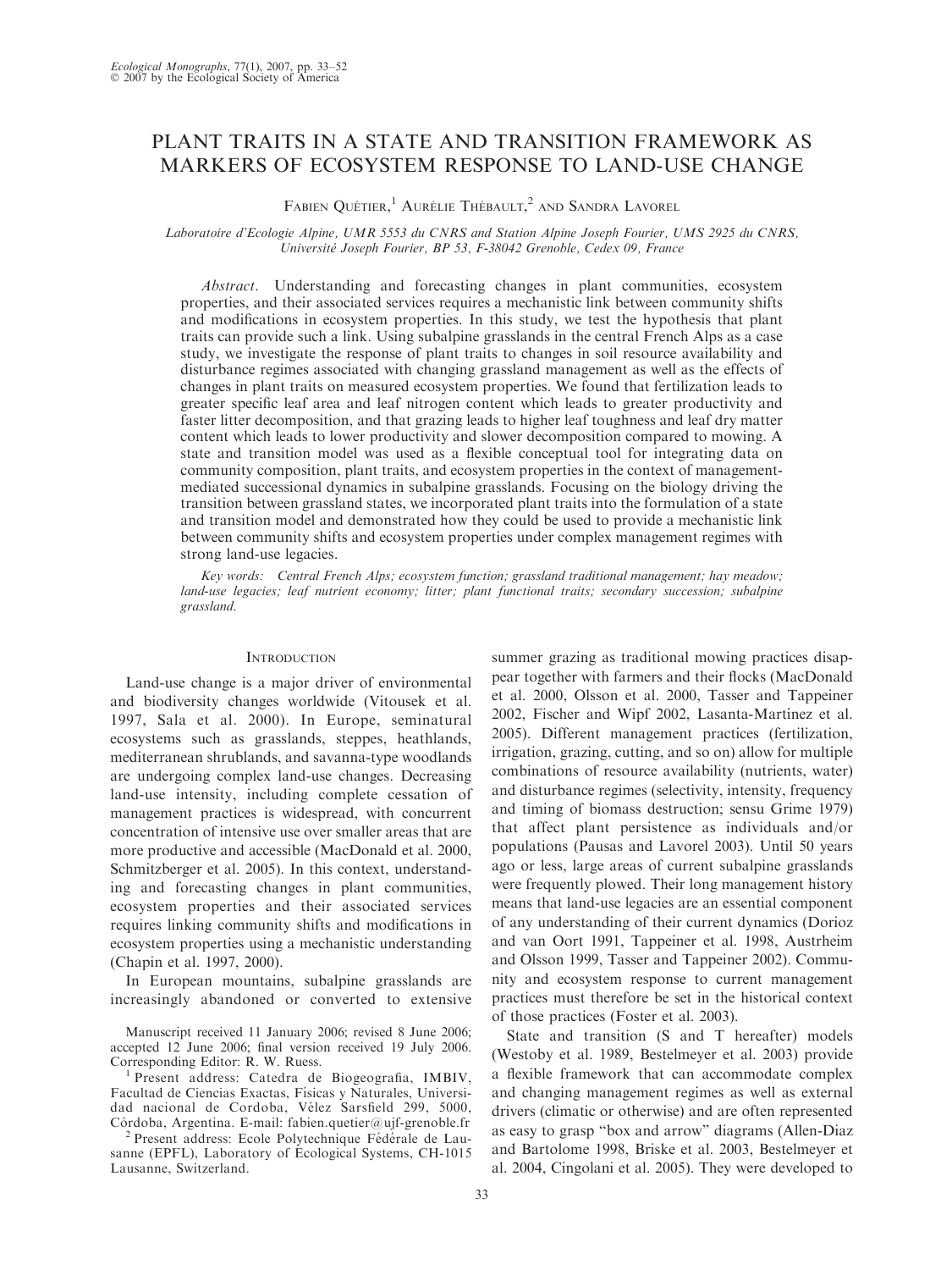accommodate the possibility that different stable vegetation states (or none) were possible in a given location or environmental setting (Westoby et al. 1989, Bestelmeyer et al. 2003, Herrick et al. 2006). In this sense, they are complementary to earlier approaches based on ''Clementsian'' succession to unique climax communities (e.g., Dyksterhuis 1949). Rather than an alternative theory of vegetation dynamics, S and T models are essentially used as widely applicable, adaptative, heuristic and empirical tools for understanding and managing ecosystems (Herrick et al. 2006). Traditionally, they have focused on descriptions of communities based on dominant species and/or life forms (e.g., Bork et al. 1997, Yates and Hobbs 1997, Allen-Diaz and Bartolome 1998, Jackson and Bartolome 2002, Jasinski and Payette 2005). More recent formulations have proposed to generalize their applicability by focusing on plant functional traits and plant functional groups rather than on taxonomy (Gondard et al. 2003, Jauffret and Lavorel 2003). S and T models can also incorporate ecosystem properties as illustrated in the northern Chihuahuan desert by Herrick et al. (2002) for properties relating to rangeland health (Pyke et al. 2002) and ecosystem stability (Havstad and Herrick 2003). In this study, we used an S and T model to articulate the interlinked dynamics of plant community composition, plant traits, and ecosystem properties in response to land-use change, thereby making an essential step for a solid scientific basis to ecosystem management (Grime 2002, Stringham et al. 2003, Briske et al. 2005).

Plant traits relate to universal plant functions of growth (e.g., light and nutrient acquisition, water use efficiency) and persistence (e.g., recruitment, dispersal, defense against herbivores and other disturbances; Weiher et al. 1999). They provide a widely applicable framework for interpreting community shifts along environmental gradients (Hodgson et al. 1999, Cornelissen et al. 2003; Lavorel et al., in press). Traits related to the response of individual plants and communities to nutrient availability are also markers of ecosystem processes involved in nutrient cycling (van der Krift and Berendse 2001, Lavorel and Garnier 2002, Eviner and Chapin 2003, Garnier et al. 2004). Based on Grime's biomass ratio hypothesis (1998), changes in community composition could thus affect the dynamics of live and dead biomass (Lavorel and Garnier 2002, Chapin 2003). Garnier et al. (2004) validated these hypotheses for a set of mediterranean secondary successional ecosystems.

Based on current knowledge of plant trait responses to changing grassland management regimes, we formulated an S and T model for a subalpine grassland landscape in Villar d'Arène (Central French Alps). Our aims were to articulate alternative management practices (plowing, fertilization, cutting, and grazing) in their historical context, and to provide some functional understanding of changes in community composition and ecosystem processes in response to current and historical management. We then used this model as a framework to test two sets of hypotheses regarding the use of plant traits to simultaneously explain vegetation and ecosystem responses to management alternatives.

Our first set of hypotheses focused on vegetation response to nutrient availability and disturbance regimes as they change with land-use practices. We expect that fertilization, by increasing nutrient availability, will favor plants with higher specific leaf area (SLA; reflecting their ability to capture limiting light resources), higher concentrations of leaf nutrients such as nitrogen (leaf nitrogen content, LNC) or phosphorus (leaf phosphorus content, LPC), and with low leaf tissue density and cell wall content (leaf dry matter content, LDMC). A number of recent studies have confirmed the relevance of the nutrient acquisition/conservation tradeoff governing plant nutrient economy (Díaz et al. 2004, Wright et al. 2004) to predict changes in plant communities in response to decreasing land-use intensity. These include studies across a variety of grassland types (Ansquer et al. 2004, Louault et al. 2005; S. Gaucherand and S. Lavorel, unpublished manuscript) and old fields (Garnier et al. 2004, Kahmen and Poschlod 2004). Based on existing knowledge about plant traits associated with disturbance response, we expect that conversion from cutting to selective grazing will favor grazing avoidance through small stature (Lavorel et al. 1999, Bullock et al. 2001, Stammel et al. 2003; Díaz et al., in press), protective tussock growth forms (Callaghan 1988) and lower palatability through tougher and denser leaves (LDMC; Díaz et al. 2001, Pérez-Harguindeguy et al. 2003). Colonization of postarable soils is often seed limited (Pywell et al. 2002, Walker et al. 2004) and we expect that past plowing will have favored plants that are best equipped for longdistance dispersal and/or persistent seed bank formation (Pakeman and Small 2005, Römermann et al. 2005). On the basis of the colonization–competition trade-off in seed size (Jakobsson and Eriksson 2000, Leishman 2001, Moles and Westoby 2002), we expect species with lighter, wind-dispersed seeds to be more abundant in old fields recently  $(<50$  years) converted to grasslands through spontaneous revegetation (Westoby et al. 1996, Tackenberg et al. 2003).

Our second set of hypothesis concerned the repercussions of vegetation change on ecosystem properties. We expected leaf traits that are markers of an exploitative nutrient economy (SLA, LNC; Wright et al. 2004) to translate into increased primary productivity and litter decomposition following fertilization (Lavorel and Garnier 2002, Garnier et al. 2004). Lower palatability is related to lower litter quality (Cornelissen et al. 1999, Pérez-Harguindeguy et al. 2000) and we therefore expect slower ecosystem level nutrient cycling with lower productivity and higher litter accumulation in grazed compared to cut grasslands (Zeller et al. 2000).

In this paper, we first formulate an S and T model based on the analysis of coexisting historical land-use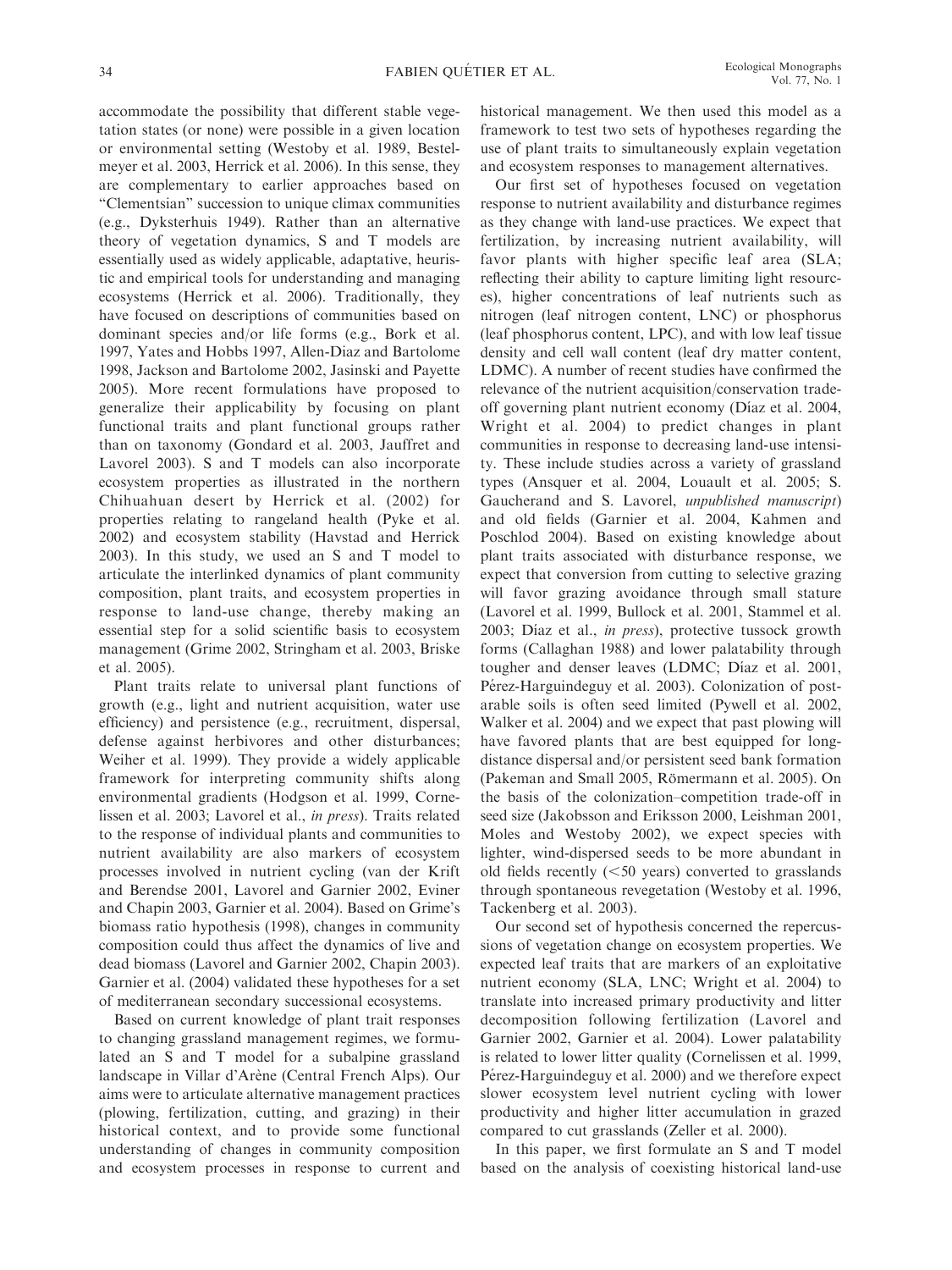| Trajectory               | Grassland state |                         | Festuca paniculata<br>present? | Ecosystem properties<br>data available? |
|--------------------------|-----------------|-------------------------|--------------------------------|-----------------------------------------|
| Arable rotation past use |                 |                         |                                |                                         |
|                          | arable rotation | arable rotation         | no                             | no                                      |
|                          | A1              | fertilized hay meadow   | no                             | yes                                     |
| 3                        | A <sub>2</sub>  | unfertilized hay meadow | no                             | yes                                     |
| 4                        | B <sub>1</sub>  | unfertilized hay meadow | yes                            | no                                      |
|                          | A <sub>3</sub>  | grazed pasture (cattle) | no                             | no                                      |
| 6                        | A <sub>3</sub>  | grazed pasture (sheep)  | no                             | yes                                     |
| $\overline{ }$           | B <sub>2</sub>  | grazed pasture (sheep)  | yes                            | no                                      |
| Hay meadow past use      |                 |                         |                                |                                         |
| 8                        | C1              | unfertilized hay meadow | yes                            | yes                                     |
| 9                        | C2              | grazed pasture (cattle) | yes                            | no                                      |
| 10                       | C2              | grazed pasture (sheep)  | yes                            | yes                                     |
| 11                       | C2              | not used                | yes                            | no                                      |

TABLE 1. Description of 11 investigated land-use trajectories and corresponding grassland states (see Fig. 1).

trajectories. We then describe the abiotic and vegetation characteristics of each of the identified states, and analyze transitions among them in terms of changes in plant traits in response to the associated changes in soil resource availability and disturbance (our first set of hypotheses). Finally we analyze the role of these changes in plant traits in measured changes in ecosystem properties (our second set of hypotheses). Our results are discussed in the context of mechanisms of changes in community composition and ecosystem function and their integration into an S and T framework.

#### **METHODS**

#### Study site

The study site is located on the south facing aspect of the upper valley of the Romanche River, central French Alps (Villar d'Arène, 45°2′24″ N, 6°20′24″ E; see Plate 1). The substrate is homogenous calc-shale, and the climate is subalpine with a strong continental influence due to a rain shadow with respect to dominant westerly winds. Mean annual rainfall is 956 mm and the mean monthly temperatures of  $-4.6^{\circ}$ C in January to 11<sup>°</sup>C in July (at 2050 m above sea level). Rainfall occurs mainly during the cooler months, with 40% of annual rainfall during the growing season.

We concentrated on the lower slopes of the study site. At the lower altitudes (1650–2000 m), former arable fields have been abandoned and subsequently converted to terraced grasslands used for hay or grazing. At midslope (1800–2500 m) ancient, never-plowed hay meadows are increasingly converted to light summer grazing by sheep or cattle. Some are no longer cut or grazed at all.

#### Putting land-use change in its historical context

We used aerial photographs from 1952, 1961, 1971, 1986, and 2001, land-use registers from 1810, 1971, and 1974, and recent data from local farmers (1996 and 2003; Association Foncière Pastorale de Villar d'Arène, unpublished data) to build a geographical information system (GIS) database of past and present land use.

Eighteen generic land-use trajectories were identified as successive land-use transitions between management regimes or as the continuation of a given management regime. In Villar d'Arène, these include arable rotation, fertilization, hay cutting, spring and autumn grazing, and summer grazing by cattle or sheep, among others. Trajectories thus set current land use (e.g., is the grassland cut for hay or used for summer or spring grazing by sheep or cattle?) in its historical context (e.g., has the field been plowed?). Land-use transitions relate to shifts between alternative grassland states, while stasis in a given state was hypothesized to be a result of continued identical management.

The decision to plow sets the starting point in the documented land-use trajectories (trajectory 1; Table 1). The decision to cut or graze affects both post-arable grasslands (trajectories 5, 6, and 7; Table 1) and grasslands that have never been plowed (trajectories 9 and 10; Table 1). Organic fertilization is currently undertaken on some previously unfertilized post-arable hay meadows (trajectory 2; Table 1). All the above landuse change trajectories are defined only with respect to current management (as indicated by farmer interviews, see Daigney 2005; F. Quétier, F. Rivoal, P. Marty, J. de Chazal, and S. Lavorel, unpublished manuscript) and past land use as available in the GIS. Hypothesizing that Festuca paniculata, a late-successional perennial tussock grass (see Plate 1), is an indicator of a longer time since cessation of arable rotation, we used its current presence in the field to define two additional trajectories (4 and 7; Table 1). Longer time since cessation of arable rotation is not a land-use transition as such but rather reflects our assumption of an underlying old field succession. This assumption, together with the past (plowing) and current (cutting/grazing and fertilization) differences in management defined the land-use trajectories under study, and associated land-use transitions. Land-use transitions and stases were used to formulate the S and T model. In addition, as land-use trajectories include past land use, we were able to embed current land-use changes in their historical context.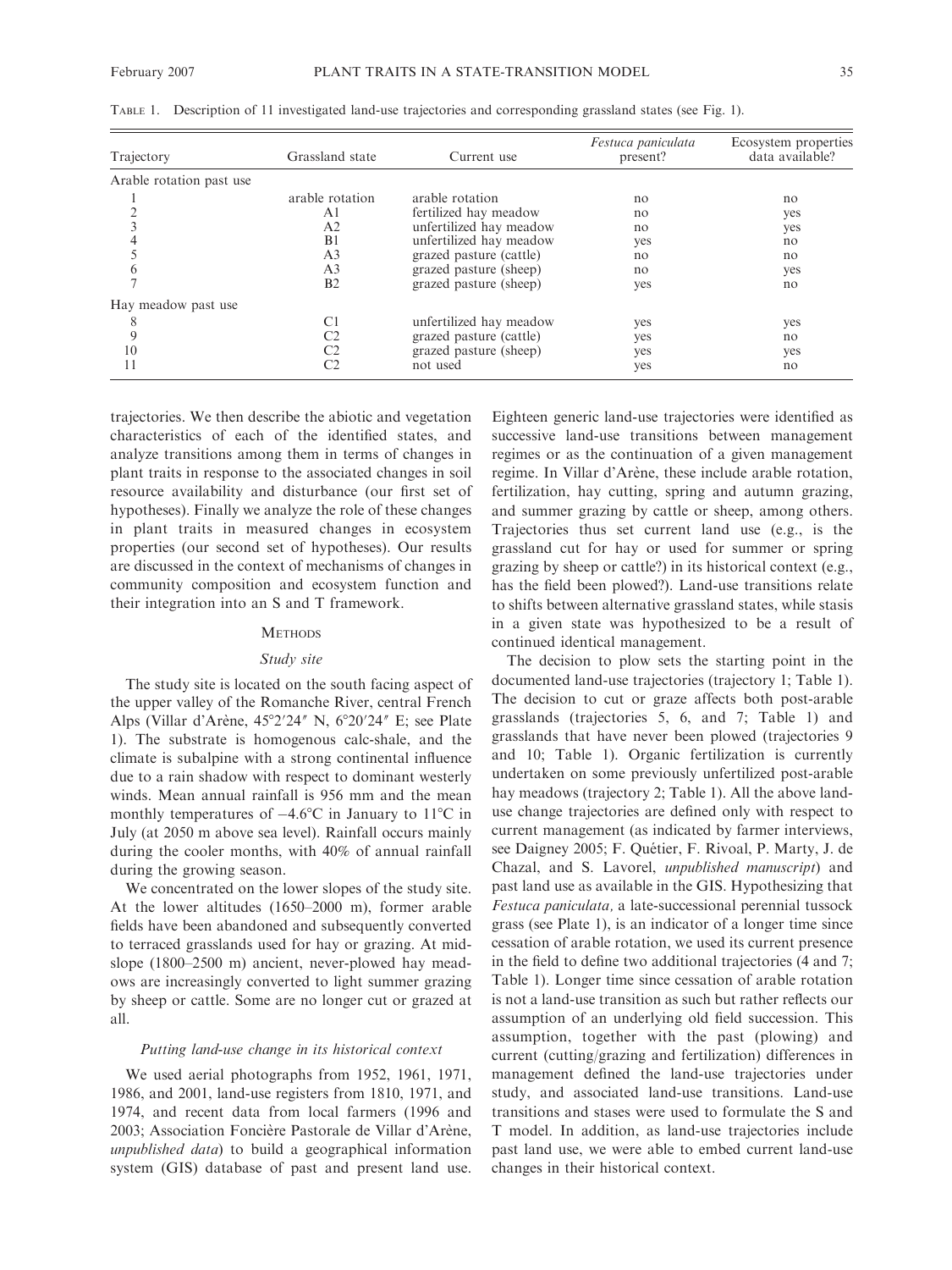# Description of land-use trajectories: resources, disturbance, and plant traits

Except for continuing arable rotation (trajectory 1), we sampled three plots per trajectory. Plots were selected as visually representative of the grassland composition found on each trajectory and distributed across the landscape to minimize spatial autocorrelation among replicates. Inter-plot variations in altitude, slope, and aspect (measured on the steepest slope of each plot) were minimized. For each plot, a  $15 \times 15$  m visually homogenous area was chosen for measurement. Five land-use trajectories were investigated more thoroughly over two growing seasons (trajectories 2, 3, 6, 8, and 10) in 2003 and 2004. The remaining five trajectories (trajectories 4, 5, 7, 9, and 11) were only sampled in 2004 (see Appendix).

In each plot, 10 random soil samples (a handful) were collected in spring below the root zone (between 5 and 15 cm depth). They were mixed, sieved to eliminate rocks and stones, and analyzed for physical and chemical properties (Laboratoire d'analyse des sols, INRA, Arras, France). This sampling protocol and all that follow were agreed to within a multisite international research project (Garnier et al., in press). Measured variables include pH of soil solution, soil texture, and soil N, C, K, and P contents (per unit mass). Two measures of soil P were used: total P using the acid digestion method (HF; Olsen and Sommers 1982) and soluble phosphate using Olsen's procedure (Olsen et al. 1954). Soil texture and organic carbon content were used to estimate plant available water as the difference in water content between field capacity and wilting point (following Saxton et al. 1986).

Total N, P, and K contents of soils are ambiguous measures of nutrient availability for plant growth (Farruggia et al. 2003). Under non-limiting situations, N concentrations in herbaceous vegetation show a decreasing power relationship with above-ground biomass (called the N dilution curve). Although initially developed for crops (Gastal and Lemaire 2002), the N dilution curve has been validated in multi-species grasslands (Duru et al. 1997). It is the same for all  $C_3$ plants and does not vary substantially with major environmental factors other than those affecting soil N supply (Duru et al. 1997). For a given biomass, it indicates a critical N concentration corresponding to non-limiting N availability (Gastal and Lemaire 2002). The ratio of actual N concentration to this critical concentration is called the nitrogen nutrition index (NNI), which we used to establish the degree of N limitation in each plot. Critical concentrations of P and K that maximize biomass production for a given level of N nutrition have been established (Duru and Thelier 1997). Following the same formalism, these were used to define P and K nutrition indices that identify P and K limitations for vegetation growth (PNI and KNI, respectively; Jouany et al. 2004). In this study, N, P, and K nutrition indices were calculated from living vegetative plant parts (stems and leaves) collected before most species flowered (in mid-June). We used four random samples of  $0.25$  m<sup>2</sup> in each plot, representing an area suitable for herbaceous vegetation (Wiegert 1962).

Both mowing and grazing occur once a year. Their intensities were measured as the percentage of initial green biomass (quantified from four  $0.25 \text{--} m^2$  aboveground standing biomass random harvests in each plot) or percentage of initial vegetative height (from 10 random measurements) remaining after disturbance, using grazing exclosures when necessary. Timing of disturbance was converted from Julian days to degree days (d.d.) based on average daily temperature measured at the study site.

Floristic composition of each plot was assessed using three nonintersecting point–quadrat survey lines (Daget and Poissonet 1969). They were 8 m long with one point every 20 cm for a total of 120 points per plot. The total number of contacts for each species was counted at each point of the point-quadrat survey. Species accounting for 80% of total abundance were identified and selected for trait measurement. Traits were measured for species  $\times$  trajectory combinations as species were considered to have the same trait value across plots of the same landuse trajectory. The following quantitative plant traits were measured: plant vegetative height, plant reproductive height, leaf tensile strength (leaf toughness), leaf dry matter content (LDMC), specific leaf area (SLA), leaf nitrogen content (LNC), leaf phosphorus content (LPC), leaf carbon content (LCC), and seed mass.

Leaf traits were measured on 10 individual plants per land-use trajectory, distributed evenly across the plots where they were present. Morphological traits were measured on 20 randomly selected individual plants per trajectory, distributed evenly across the plots where they were present. All these measurements followed standardized protocols (Cornelissen et al. 2003). Chemical analyses of N, P, and C contents were conducted on three samples for each species  $\times$  trajectory combination, obtained by pooling the 10 original leaves sampled in the three plots of each land-use trajectory (groups of three, three, and four leaves). Two replicate analyses of C and N were carried out on each of these samples using a CHONS micro-analyzer (Carlo Erba 1500; Carlo Erba, Limito, Italy), and their values averaged. Leaf P content was analyzed using Kjeldahl mineralization. These analyses are distinct from those used to calculate the N, P, and K nutrition indices as these were done on a plot and not on a species  $\times$  trajectory basis. Seed mass was measured on 100 seeds collected locally. Data on dispersal modes (anemochorous, epizoochorous, barochorous, and myrmechorous) were found in the literature and floras (Aeschimann and Burdet 1994, Lauber and Wagner 2000).

Finally, for each plot, a community aggregated trait value was calculated using the trait value of each species in the corresponding trajectory weighted according to the species relative abundance in the plot. This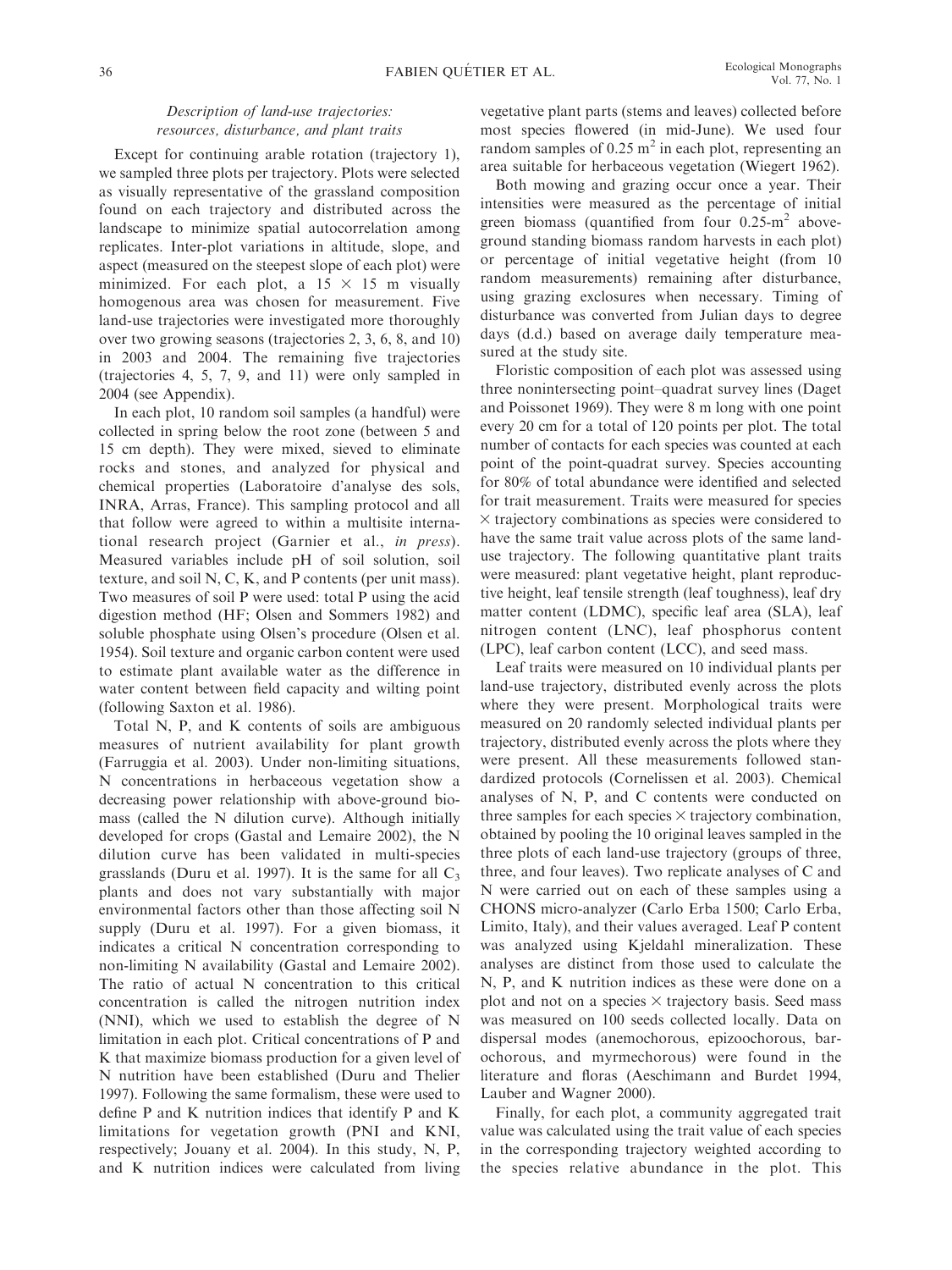aggregated trait value is a quantitative translation of the biomass ratio hypothesis (Grime 1998), whereby ecosystem properties are related to species relative abundance in a community (Garnier et al. 2004).

### Description of land-use trajectories: vegetation and ecosystem properties

From the point-quadrat survey data, we calculated species number, Shannon index, and Simpson's inverse index for each plot. The total number of contacts gives an indication of vegetation density in each plot. Recorded species were classified into six a priori morphological groups following Lavorel et al. (1999). The relative abundance of the six groups (legumes, graminoids, small rosettes, small leafy stemmed dicots, large rosettes, and tall leafy stemmed dicots) was calculated.

Aboveground standing biomass was harvested in each plot at monthly intervals over the growing season (using four  $0.25 \text{ m}^2$  in each plot). Harvest was repeated at three dates: minimum biomass around 10 May 10 (at 64 degree days), intermediate around 15 June (350 d.d.), and maximum around 10 July (635 d.d.). At each harvest, a quarter of the collected biomass was sorted into senescent and living material (including leaves, stems, and flowering stalks if present) and oven dried at  $60^{\circ}$ C for 48 h to calculate maximum standing biomass, percentage of living biomass at maximum standing biomass, aboveground net primary productivity (ANPP), and specific aboveground net primary productivity (SANPP; biomass increase per unit biomass and unit time) also called ''ecosystem efficiency'' (Reich et al. 1997). The same calculation was applied to changes in litter giving a specific litter net productivity (litter SANPP). The first aboveground biomass harvest of the season was used to estimate accumulated litter at snow melt.

In October 2003, a litter bag experiment was initiated in each plot using 45 polyethylene litter bags (Aerts et al. 2003). For each plot, 15 bags were filled with 1 g of a standard litter (common to all plots) and 30 bags with 1 g of litter made from senesced leaves of the plot's dominant species. Their litter was collected on the plots at the end of July 2003 and mixed in the same abundance proportions as the standing community (e.g., Knops et al. 2001). A first harvest of 15 bags (five of standard litter and 10 with litter from the plot itself) was made at snow melt in April 2004, and a second in the following autumn (October 2004). Bag contents were cleaned from soil, dried at  $60^{\circ}$ C, and weighed, giving native and standard over-winter and annual litter mass loss.

Light interception and sward height were obtained weekly over the growing season. Light interception was calculated by measuring photosynthetic active radiation (PAR) at three randomly selected locations above and below the grass cover using a 1 m long measuring rod (LI-191SA Line Quantum Sensor; LI-COR, Lincoln, Nebraska, USA). Sward height was calculated as the average of 10 random measurements in each plot. We used maximum, minimum, and snow-melt sward height in our study. By dividing light interception by maximum and minimum cover height, respectively, we were able to calculate a maximum and minimum cover density (light interception per volume of vegetation).

#### Statistical analysis

Making no assumptions on the normality of the data, we used non parametric Kruskall-Wallis tests to identify statistically significant differences between states for soil variables, disturbance variables, abundance of a priori morphological groups, biodiversity variables, community aggregated trait values for whole plant traits, leaf traits, reproductive traits, and ecosystem properties.

Analysis of covariance (ANCOVA) using environmental factors as covariables was performed to test hypotheses on trait response to fertilization and disturbance. ANCOVA was also used to test hypotheses on trait effects on ecosystem properties and community composition. As an example, to test whether the increase in leaf nitrogen content (LNC) following transition  $T2'$ was the effect of the fertilization per se or was the result of an increase in light interception by the grass cover, we used maximum light interception as a covariable in testing differences in LNC between grassland states A1 and A2. These results are illustrated using box and arrow diagrams where input variables (e.g., maximum light interception) that are sufficient to account for changes in an output variable (e.g., LNC) are linked with an arrow going from the input to the output variable (see Figs. 2, 3, and 4). Statistical analyses were carried out using SPSS 11.0 (SPSS, Chicago, Illinois, USA).

# **RESULTS**

## State and transition model for seminatural grasslands in Villar d'Arène

Land-use trajectories (Table 1) were arranged into a common framework where they are interpreted as successive changes in management (corresponding to land-use transitions) initiated from either an arable rotation or a continuously cut hay meadow, and leading to contrasting grassland states (Fig. 1).

Today, arable fields could still be plowed (trajectory 1 in Table 1; "arable rotation" in Fig. 1) or constitute post arable grasslands that are cut (trajectories 2, 3, and 4 in Table 1; states A1 and A2 in Fig. 1) or grazed (trajectories 5, 6, and 7 in Table 1; state A3 in Fig. 1). Cut post-arable grasslands can be fertilized on a regular basis (trajectory 2 in Table 1; state A1 in Fig. 1) or not (trajectories 3 and 4 of Table 1; state A2 in Fig. 1). Fertilization levels are low with a local maximum of 8 to 10  $Mg·ha^{-1}·yr^{-1}$  of farm-yard manure (Picart and Fleury 1999). Never-plowed grasslands can still be cut (trajectory 8 in Table 1; state C1 in Fig. 1), be grazed (trajectories 9 and 10 in Table 1; state C2 in Fig. 1), or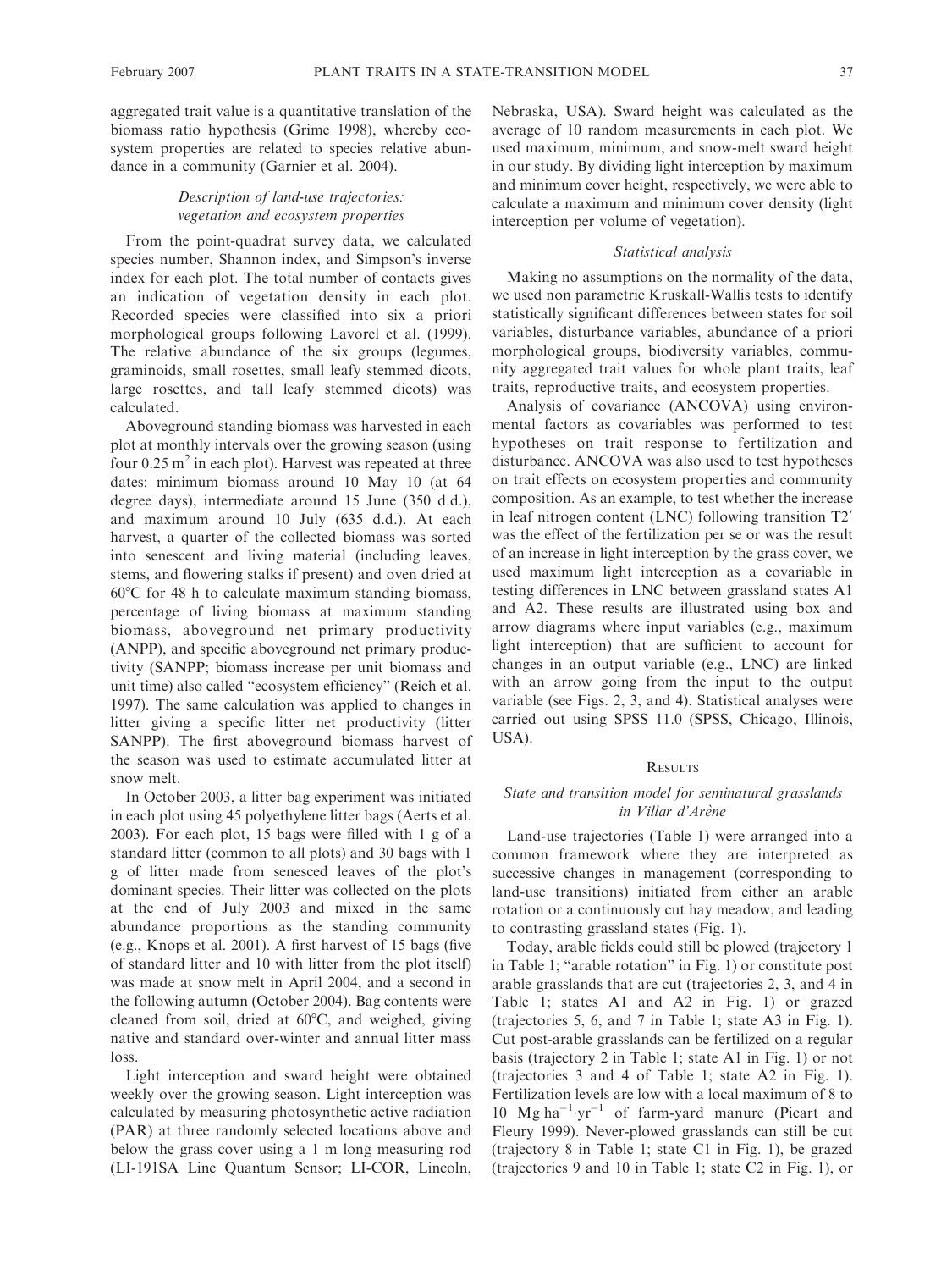

FIG. 1. Box and arrow representation of the state and transition model formulated for subalpine grasslands in Villar d'Arène, central French Alps. See Figs. 2, 3, and 4 for more details on transitions  $T2'$ ,  $T3$ , and  $T8$  (in boldface).

not used (trajectory 11 in Table 1; state C2 in Fig. 1). When no significant differences were found between trajectories in soil resources, disturbance regime, floristic composition, ecosystem properties, or plant traits (results not shown), they were pooled into common grassland states. Hence we merged trajectories 5 and 6 to form state A3, and trajectories 9, 10, and 11 to form state C2 (Table 1).

No recently converted arable fields were studied. No data is available on the short term colonization occurring after arable rotation ceased (undocumented transient state X; Fig. 1). Post-arable grasslands (states A1, A2, and A3; Fig. 1) were pooled into a block of states (A) within which we consider transitions to be reversible within a management time frame. Although no data is available on the duration of transitions T2 and T2' local farmers told us that a few years of annual

fertilization  $(T2')$  are enough to see changes in floristic composition and productivity of grasslands (Tasser and Tappeiner 2002). The reversibility of transition T3 is more uncertain as transition  $T3'$  was not documented in our study.

States C form another block within which transitions are considered reversible. We documented transition T8 between state C1 and C2 following a change from hay cutting to grazing or abandonment (no agricultural use). Transition T8' was documented in a similar site a few kilometers away (Bernard-Brunet et al. 1981, Jouglet and Dorée 1981, 1987, Bornard and Cozic 1986). It can be achieved using early cutting (before ear emergence of Festuca paniculata) or intensive grazing by cattle or horses (70 to 80 standard livestock units- $d^{-1}$ -ha<sup>-1</sup>; Jouglet and Dorée 1991).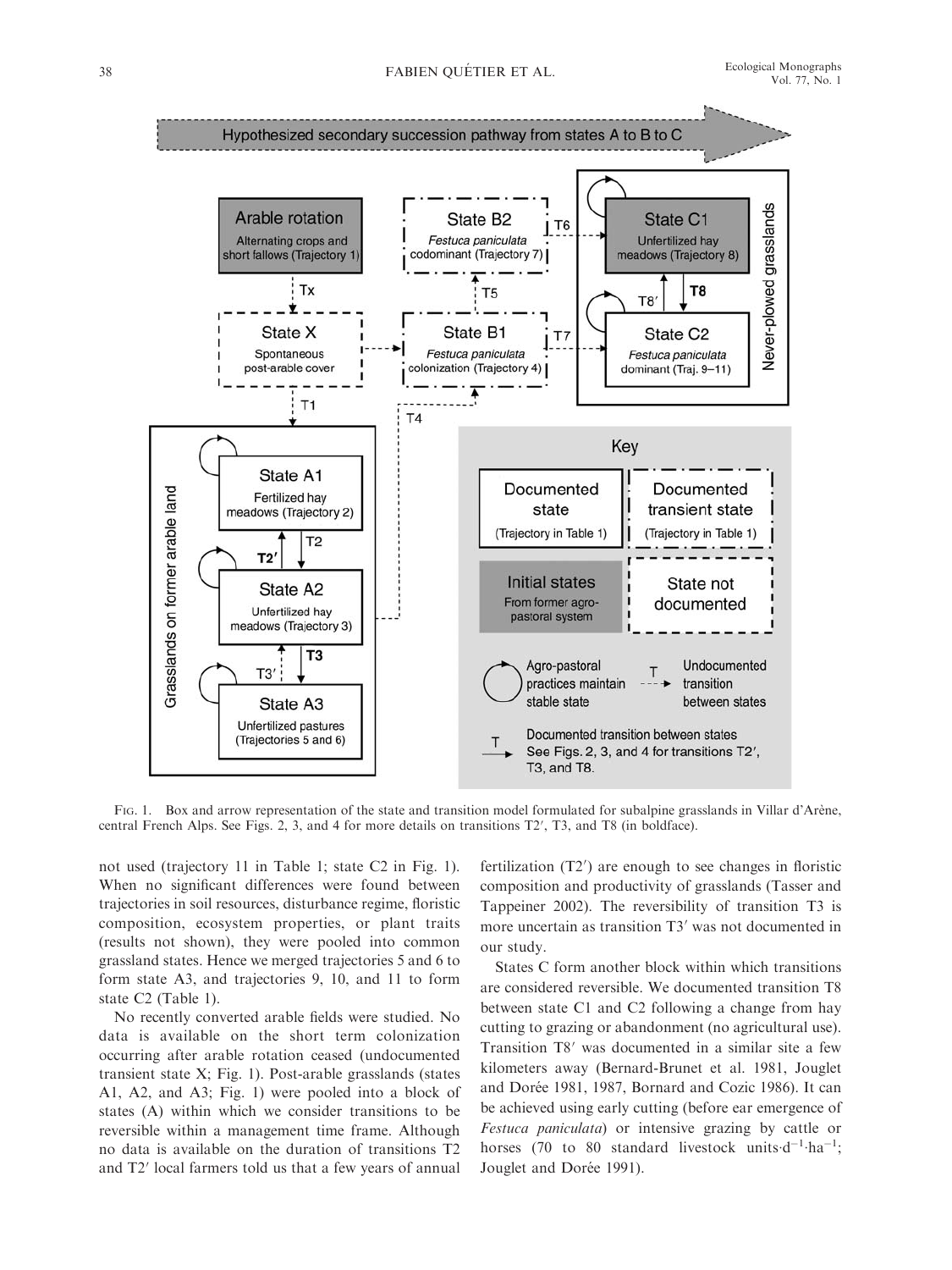|  | TABLE 2. Significantly different environmental variables (direct effects: soil characteristics, nutrient availability, and disturbance  |  |  |  |  |  |
|--|-----------------------------------------------------------------------------------------------------------------------------------------|--|--|--|--|--|
|  | regime) for each transition (Kruskall-Wallis test results) and the plant traits (indirect effects) they are sufficient to statistically |  |  |  |  |  |
|  | "explain" when used as covariates in ANCOVA analysis of transition effect on plant traits.                                              |  |  |  |  |  |

|                                                     |          | Kruskal-Wallis test (direct effects) |              |                          |                                         | ANCOVA (indirect effects) |                      |                         |              |                                          |  |
|-----------------------------------------------------|----------|--------------------------------------|--------------|--------------------------|-----------------------------------------|---------------------------|----------------------|-------------------------|--------------|------------------------------------------|--|
| Environmental<br>variable                           | $\chi^2$ | $\overline{P}$                       | $\mathcal N$ | Direction<br>of change†  | Plant traits                            | $\overline{F}$            | df                   | $\boldsymbol{P}$        | $\mathcal N$ | Direction of<br>correlation <sup>*</sup> |  |
| <b>T2</b> (df = 1)                                  |          |                                      |              |                          |                                         |                           |                      |                         |              |                                          |  |
| <b>NNI</b>                                          | 3.857    | 0.05                                 | 6            | $\overline{\phantom{m}}$ |                                         |                           |                      |                         |              |                                          |  |
| Soil pH                                             | 3.857    | 0.05                                 | 6            | $+$                      | <b>LCC</b>                              | 4.920                     | 1, 2                 | 0.113                   | 6            | $\qquad \qquad -$                        |  |
| Disturbance intensity§                              | 3.857    | 0.05                                 | 6            | $\equiv$                 | <b>LDMC</b><br><b>LCC</b><br><b>LNC</b> | 0.058<br>1.352<br>1.357   | 1, 2<br>1, 2<br>1, 2 | 0.825<br>0.329<br>0.328 | 6<br>6<br>6  | $^{+}$                                   |  |
|                                                     |          |                                      |              |                          | leaf toughness                          | 0.839                     | 1, 2                 | 0.839                   | 6            | $^{+}$                                   |  |
| <b>T3</b> (df = 1)                                  |          |                                      |              |                          |                                         |                           |                      |                         |              |                                          |  |
| Soil pH                                             | 5.400    | 0.020                                | 9            | $+$                      | <b>LNC</b>                              | 3.492                     | 1, 5                 | 0.111                   | 9            | $\qquad \qquad -$                        |  |
|                                                     |          |                                      |              |                          | <b>LDMC</b>                             | 0.969                     | 1, 2                 | 0.398                   | 6            |                                          |  |
|                                                     |          |                                      |              |                          | seed mass                               | 2.101                     | 1, 5                 | 0.197                   | 9            | $\equiv$                                 |  |
|                                                     |          |                                      |              |                          | leaf toughness                          | 5.491                     | 1, 2                 | 0.101                   | 6            | $^{+}$                                   |  |
| Soil $P(HF)$                                        | 4.267    | 0.039                                | 9            |                          | seed mass<br><b>LNC</b>                 | 1.471<br>3.457            | 1.5<br>1, 5          | 0.271<br>0.112          | 9<br>9       | $\ddot{}$<br>$+$                         |  |
| Disturbance date                                    | 3.857    | 0.050                                | 9            | $\overline{\phantom{0}}$ |                                         |                           |                      |                         |              |                                          |  |
| <b>T8</b> (df = 1)                                  |          |                                      |              |                          |                                         |                           |                      |                         |              |                                          |  |
| Slope                                               | 4.225    | 0.040                                | 12           | $^{+}$                   |                                         |                           |                      |                         |              |                                          |  |
| Soil pH                                             | 4.521    | 0.033                                | 12           | $+$                      |                                         |                           |                      |                         |              |                                          |  |
| Soil P (Olsen)                                      | 4.151    | 0.042                                | 12           | $\qquad \qquad -$        |                                         |                           |                      |                         |              |                                          |  |
| Disturbance date                                    | 4.091    | 0.043                                | 12           | $\overline{\phantom{m}}$ | plant stature<br><b>LDMC</b>            | 1.446<br>0.028            | 1, 2<br>1, 2         | 0.315<br>0.877          | 6<br>6       | $^{+}$                                   |  |
| Disturbance intensity                               | 7.100    | 0.008                                | 12           | $\qquad \qquad -$        | <b>LDMC</b>                             | 1.405                     | 1, 2                 | 0.266                   | 6            | $+$                                      |  |
| Transitions between states A, B, and C ( $df = 2$ ) |          |                                      |              |                          |                                         |                           |                      |                         |              |                                          |  |
| Elevation                                           | 19.768   | < 0.001                              | 30           | $^{+}$                   |                                         |                           |                      |                         |              |                                          |  |
| Slope                                               | 9.767    | 0.008                                | 30           | $^{+}$                   |                                         |                           |                      |                         |              |                                          |  |
| <b>NNI</b>                                          | 7.986    | 0.018                                | 30           | $^{+}$                   |                                         |                           |                      |                         |              |                                          |  |
| <b>KNI</b>                                          | 16.574   | < 0.001                              | 30           | $\qquad \qquad -$        | <b>SLA</b>                              | 1.302                     | 2, 24                | 0.289                   | 30           | $+$                                      |  |
| Soil pH                                             | 17.045   | < 0.001                              | 30           | $\overline{\phantom{m}}$ | early-season ANPP                       | 0.703                     | 2, 9                 | 0.418                   | 15           |                                          |  |
| Soil $P$ (HF)                                       | 17.045   | < 0.001                              | 30           |                          | <b>SLA</b>                              | 0.132                     | 2, 24                | 0.877                   | 30           | $+$                                      |  |
|                                                     |          |                                      |              |                          | <b>LNC</b>                              | 1.195                     | 2, 24                | 0.319                   | 30           | $+$                                      |  |
| Soil P (Olsen)                                      | 9.970    | 0.007                                | 30           |                          | <b>SLA</b>                              |                           |                      | 1.056 2, 24 0.362       | 30           | $^{+}$                                   |  |

Notes: Key to abbreviations: NNI, nitrogen nutrition index; KNI, potassium nutrition index; LCC, leaf carbon content; LDMC, leaf dry matter content; LNC, leaf nitrogen content; SLA, specific leaf area; ANPP, aboveground net primary productivity. Two measures of soil P were used: total P using the acid digestion method (HF; Olsen and Sommers 1982) and soluble phosphate using Olsen's procedure (Olsen et al. 1954).

Direction of change between states.

- Direction of the correlation between the environmental variable and the plant trait.

§ Biomass loss (%).

 $\H$  Height loss  $(\hat{\%})$ .

We propose that post arable grasslands where *Festuca* paniculata is present (trajectories 4 and 7) represent transient states in a post-arable colonization process by this species. This is illustrated in Fig. 1 as states B1 and B2 linking post-arable grasslands (state X) to states C (directly or via states A). In the following we explore the effects of this successional pathway by comparing blocks of states A, B, and C.

#### Land-use transition effects

Nutrient availability and disturbance regimes.—Table 2 summarizes the results of statistical analyses. The hypothetical successional gradient from blocks of states A to B to C was associated with increases in altitude and slope ( $P < 0.001$  and  $P = 0.008$  respectively, df = 2). Concurrent strong gradients in soil properties were observed, with pH and both total and available P content decreasing while NNI increased (Table 2). No significant differences in disturbance regime were detected along the gradient. For transitions within blocks of states, steeper slopes in C2 compared to C1 were the only significant differences in topography, consistent with steeper slopes being more likely to be converted to grazing or abandoned.

Few differences in soil texture and no differences in soil water were associated with land-use transitions (Table 2). On the other hand significant differences in soil nutrients were detected. Nitrogen was assessed as limiting for plant growth in all grassland states (NNI below 80%) but nevertheless increased under regular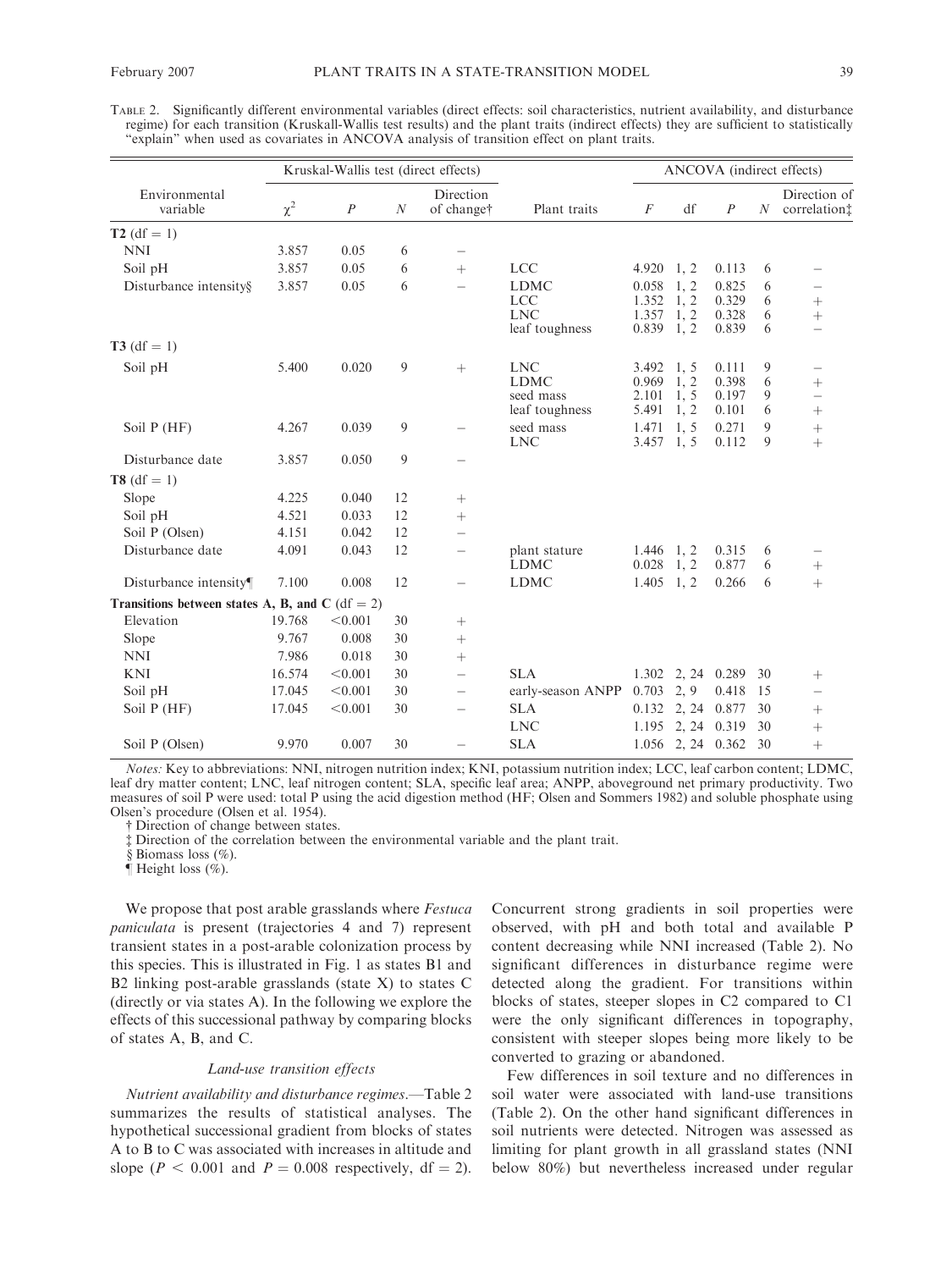TABLE 3. Results of Kruskal-Wallis test for significantly different vegetation and ecosystem properties for each land-use transition.

| Property                                            | $\chi^2$ | $\overline{P}$ | $\mathcal{N}$ | Direction<br>of changet  |
|-----------------------------------------------------|----------|----------------|---------------|--------------------------|
| <b>T2</b> (df = 1)                                  |          |                |               |                          |
| Abundance of graminoids $(\%)$                      | 3.857    | 0.05           | 6             |                          |
| Abundance of tall leafy-stemmed dicots $(\%)$       | 3.857    | 0.05           | 6             |                          |
| Abundance of anemochorous species $(\%)$            | 3.857    | 0.05           | 6             |                          |
| Abundance of epizoochorous species $(\%)$           | 3.857    | 0.05           | 6             | $^{+}$                   |
| Species density (no. contacts)                      | 3.857    | 0.05           | 6             |                          |
| Maximum light interception $(\%)$                   | 3.857    | 0.05           | 6             |                          |
| Early-season SANPP                                  | 3.857    | 0.05           | 6             |                          |
| Early-season ANPP                                   | 3.857    | 0.05           | 6             |                          |
| Annual native litter mass loss $(\%)$               | 3.857    | 0.05           | 6             |                          |
| Accumulated litter at snowmelt                      | 3.857    | 0.05           | 6             | $+$                      |
| <b>T3</b> (df = 1)                                  |          |                |               |                          |
| Annual standard litter mass loss $(\%)$             | 3.857    | 0.05           | 6             |                          |
| Accumulated litter at snowmelt                      | 3.857    | 0.05           | 6             | $+$                      |
| <b>T8</b> (df = 1)                                  |          |                |               |                          |
| Abundance of graminoids $(\%)$                      | 4.521    | 0.03           | 12            | $^{+}$                   |
| Abundance of tall leafy-stemmed dicots $(\%)$       | 4.521    | 0.03           | 12            |                          |
| Abundance of small leafy-stemmed dicots $(\%)$      | 6.231    | 0.01           | 12            |                          |
| Abundance of small rosette dicots $(\%)$            | 4.053    | 0.04           | 12            |                          |
| Abundance of anemochorous species $(\%)$            | 4.861    | 0.03           | 12            |                          |
| Species density (no. contacts)                      | 3.769    | 0.03           | 12            | $^{+}$                   |
| Early-season SANPP                                  | 3.857    | 0.05           | 6             | $\overline{\phantom{0}}$ |
| Maximum standing biomass                            | 3.857    | 0.05           | 6             | $^{+}$                   |
| Percentage living in maximum standing biomass       | 3.857    | 0.05           | 6             | $\overline{\phantom{0}}$ |
| Overwinter native litter mass loss $(\%)$           | 3.857    | 0.05           | 6             | $\overline{\phantom{0}}$ |
| Accumulated litter at snowmelt                      | 3.857    | 0.05           | 6             | $+$                      |
| Transitions between states A, B, and C ( $df = 2$ ) |          |                |               |                          |
| Plant biodiversity (Shannon index)                  | 6.309    | 0.04           | 30            |                          |
| Plant biodiversity (Inverse Simpson's index)        | 7.563    | 0.02           | 30            |                          |
| Abundance of graminoids $(\%)$                      | 10.342   | 0.01           | 30            | $^{+}$                   |
| Abundance of legumes $(\%)$                         | 18.459   | < 0.001        | 30            |                          |

Note: SANPP stands for specific aboveground net primary productivity. Direction of change between states.

organic fertilization (from 58% to 70% under transition T2'; Table 2). However, organic fertilization did not appear to increase significantly the size of the soil N or P pools. Conversion to grazing was associated with a lower soil P (halved for transition T3, using Olsen's procedure). Significant increases in soil pH were also associated with decreases in the intensity of land-use such as cessation of fertilization (T2; from 6.8 to 7.3), and cessation of mowing in either formerly plowed (T3; from 7.3 to 7.7) or unplowed grasslands (T8; from 5.4 to 6.2; Table 2).

The proportion of aboveground biomass harvested by mowing increased by  $66\%$  following fertilization  $(T2')$ compared to unfertilized fields (Table 2). On the other hand, conversion from mowing to light grazing (T3 and T8) induced more complex changes in disturbance regimes. Disturbance becomes selective and occurs earlier (T3, from 1006 to 418 degree days on average) with lower intensity (T8, from 84% to 19% height loss; Table 2).

Vegetation structure.—Plant diversity (both Shannon and Simpson's inverse index) decreased along the successional gradient across blocks of states A to B and C, concurrent with an increase in the relative abundance of graminoids (including Festuca paniculata), and a decrease in legumes (Table 3).

No significant changes in species number or diversity were detected following fertilization  $(T2')$  although a strong species turnover occurred. Six out of 13 dominant species (making up 80% of total abundance) were lost (e.g., Briza media, Avenula pubescens, Helianthemum grandiflorum, and Sesleria caerulea), whereas 13 species were gained (e.g., Centaurea montana, Caerophyllum hirsutum, Gentiana lutea, Geranium sylvaticum, Heracleum sphondylium, Taraxacum officinale). This strongly modified vegetation structure, with a decrease in the relative abundance of graminoids by 30% (especially stress-tolerant species such as Bromus erectus and Sesleria caerulea; results not shown) and up to a sixfold increase in large leafy stemmed dicots such as Gentiana lutea (Table 3).

Conversion to grazing on former arable fields (T3) had no significant effect on the relative abundance of morphological types (Table 3). However, palatable grass species such as Dactylis glomerata and Trisetum flavescens were lost from the 80% most abundant species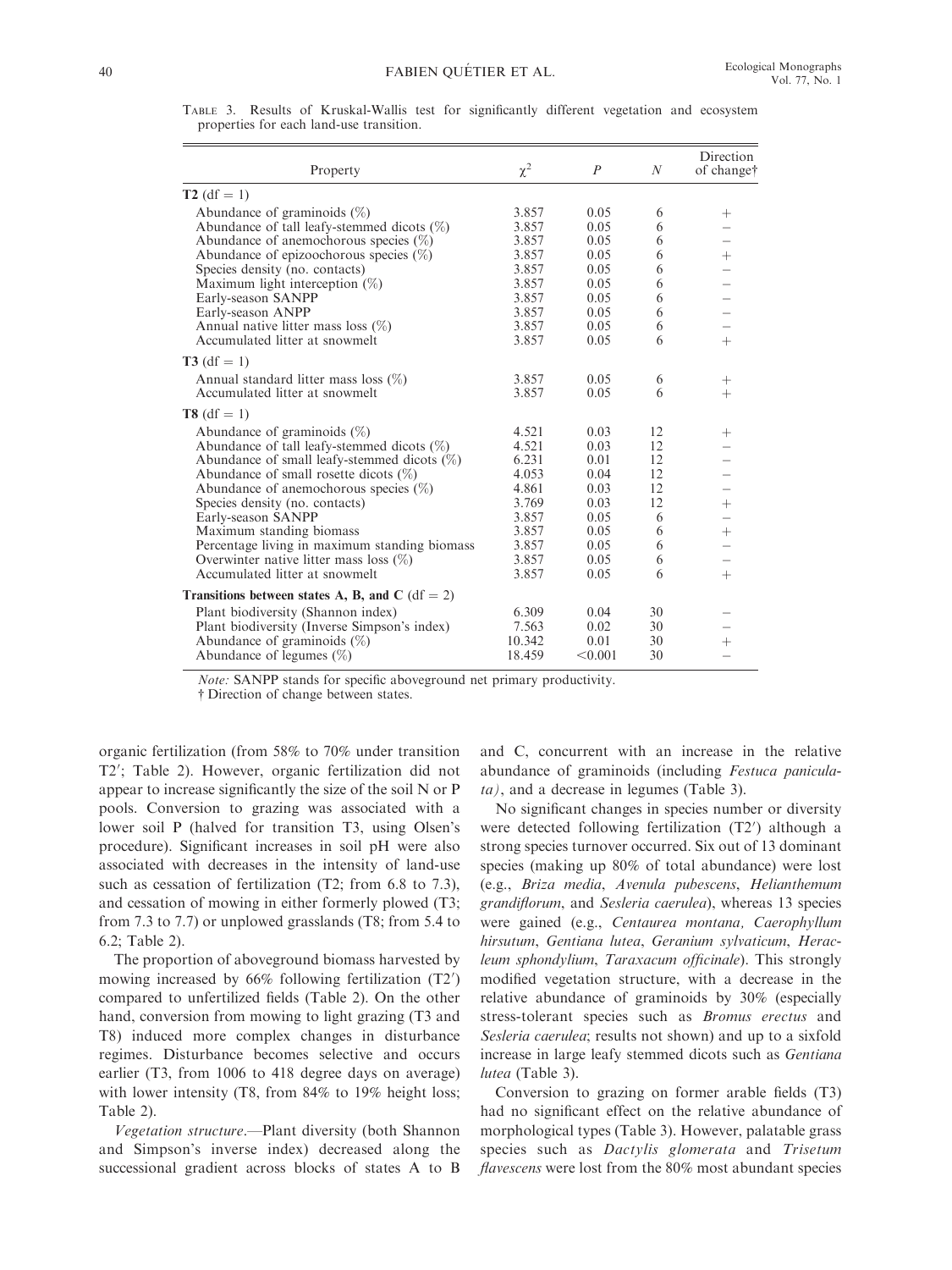|                                                   |             | Transition 2<br>$(df = 1)$ |   |                | Transition 3<br>$(df = 1)$ |                                |  |                | Transition 8<br>$(df = 1)$ |                    |                | Successive transitions<br>between states<br>A, B, and C (df $= 2$ ) |                |                |             |                |
|---------------------------------------------------|-------------|----------------------------|---|----------------|----------------------------|--------------------------------|--|----------------|----------------------------|--------------------|----------------|---------------------------------------------------------------------|----------------|----------------|-------------|----------------|
| Reproductive trait                                |             | P                          | N | Direc-<br>tion | $\gamma^2$                 | $P$ N                          |  | Direc-<br>tion | $\gamma^2$                 |                    | $\overline{N}$ | Direc-<br>tion                                                      |                |                |             | Direc-<br>tion |
| Anemochorous dispersal 3.857 0.050 6<br>Seed mass | 2.333 0.127 |                            |   |                |                            | 3.267 0.071 9<br>4.267 0.039 9 |  | $^{+}$         | 4.861 0.027                | $0.214$ $0.644$ 12 | - 12           | $\hspace{0.1mm}-\hspace{0.1mm}$<br>$\equiv$                         | 7.852<br>8.640 | 0.020<br>0.013 | -30<br>- 30 |                |

TABLE 4. Effects of different reproductive traits for each land-use transition

Note: ''Direction'' is the direction of change between states.

while less palatable grasses such as Bromus erectus and Sesleria caerulea became more dominant. Abandonment or conversion of C2 grasslands to light grazing (T8) also led to a substantial turnover of species. Conversion to sheep grazing (trajectory 10 of Table 1) led to a loss of half the dominant species (e.g., Centaurea uniflora, Potentilla grandiflora, Trifolium alpinum) that was not fully compensated by a gain of four species (e.g., Bromus erectus, Daclylis glomerata). Relative abundance of Festuca paniculata increased noticeably (but not significantly;  $\gamma^2 = 1.034$ ,  $P = 0.309$ , df = 1) to reach 61% driving an overall increase in the relative abundance of grasses (up 30%), while tall leafy dicots and small species decreased. Species loss and gain were even under conversion to cattle grazing (trajectory 9 of Table 1).

Ecosystem properties.—As vegetation density increased by 50% under fertilization (T2'), maximum light interception doubled reaching 70% (Table 3). ANPP and SANPP both increased  $(+30\%$  for early season SANPP), resulting in a maximum standing aboveground biomass of 4.5 Mg/ha dry mass in fertilized hay meadows. Decomposition of native litter in these meadows was significantly faster than that of unfertilized meadows (A2), where average annual mass loss reached 33%. We observed less litter accumulated in spring in the fertilized A1 (0.5 Mg/ha dry mass) than in A2 grasslands (1.3 Mg/ ha dry mass). No differences were detected for standard litter decomposition, indicating no significant changes in the decomposition environment.

Abandonment or conversion to grazing of C1 grasslands divided SANPP by 3. Maximum standing aboveground biomass doubled. It reached over 8 Mg/ha dry matter in C2 grasslands. Litter decomposition in C2 grasslands (25% annual litter mass loss) was 30% slower than in C1 grasslands where over 6 Mg/ha of litter was accumulated in the early spring (Table 3). Half of the peak standing biomass was senescent in C2 grasslands. As in the case of fertilization (transition  $T2'$ ), no differences were detected in annual litter mass loss for standard litter ( $\chi^2 = 0.429$ ,  $P = 0.513$ , df = 1).

Community-level plant traits.—Following Garnier et al. (2004), we compared the aggregated trait value across grassland states. Plant trait values reported in the text and in the Appendix refer to the community-aggregated trait values in each state or changes associated with various land-use transitions.

Anemochorous dispersal decreased significantly as seed mass increased from states A to C (Table 4). Comparing states A with states B and C, we detected an increase in LDMC indicating a shift from nutrient acquisition to nutrient conservation strategies (Table 5). LNC and SLA only responded marginally (Table 5). Leaf toughness is significantly higher in C states than in B states ( $\chi^2 = 10.125$ ,  $P = 0.001$ , df = 1).

As hypothesized, fertilization (T2') increased values for leaf traits such as SLA (up by one-third, reaching 18  $m^2/kg$ ), LNC and LPC (Table 5). Leaf traits that are markers of leaf nutrient economy (Wright et al. 2004) were found to be correlated (e.g., LNC and LPC at  $r =$ 0.94, Pearson's  $t = 10.1709$ ,  $P > 0.0001$ , df = 13), representing a syndrome of trait response to fertilization. LDMC and leaf toughness showed an expected opposite response, with leaves being six times tougher in A1 than in A2 grasslands (Table 5). Plant height increased by one-third following fertilization (Table 5), reaching an average of 26 cm.

Past land use (plowing) affected trait responses to conversions to grazing (Table 5). In never-plowed hay meadows (T8), plant height increased from 30 to 40 cm and significant changes were detected for leaf traits: LPC and LDMC decreased (Table 5). Leaf toughness did not increase significantly ( $\chi^2$  = 1.190, *P* = 0.275, df = 1) but nevertheless reached its highest value in C2 grasslands (12 kg/cm tensile strength). Festuca paniculata is the dominant species in these grasslands and its leaves are over 50% tougher (17 kg/cm) than the second toughest leaves measured in this study (Festuca nigrescens, 11 kg/ cm). When excluding  $F.$  paniculata from the calculation of community aggregated traits, LDMC and plant stature showed no response ( $\chi^2 = 1.923$ ,  $N = 12$ ,  $P =$ 0.166 and  $\chi^2 = 0.419$ ,  $N = 12$ ,  $P = 0.518$ , respectively). In the case of conversion to grazing on former arable fields (T3), leaf toughness increased by 50%. As expected, LNC and SLA decreased  $(-30\% \text{ to } 10 \text{ m}^2/\text{kg}; \text{Table 5}).$ Finally, seed mass decreased by over one-third when mowing ceased in previously plowed grasslands (T3; 0.3 g for 100 seeds in state A3; Table 4).

# Linking nutrient availability and disturbance to ecosystem properties via plant traits

ANCOVA revealed that trait response to changes in nutrient availability were mediated by the intensity of light competition. We found that statistically, changes in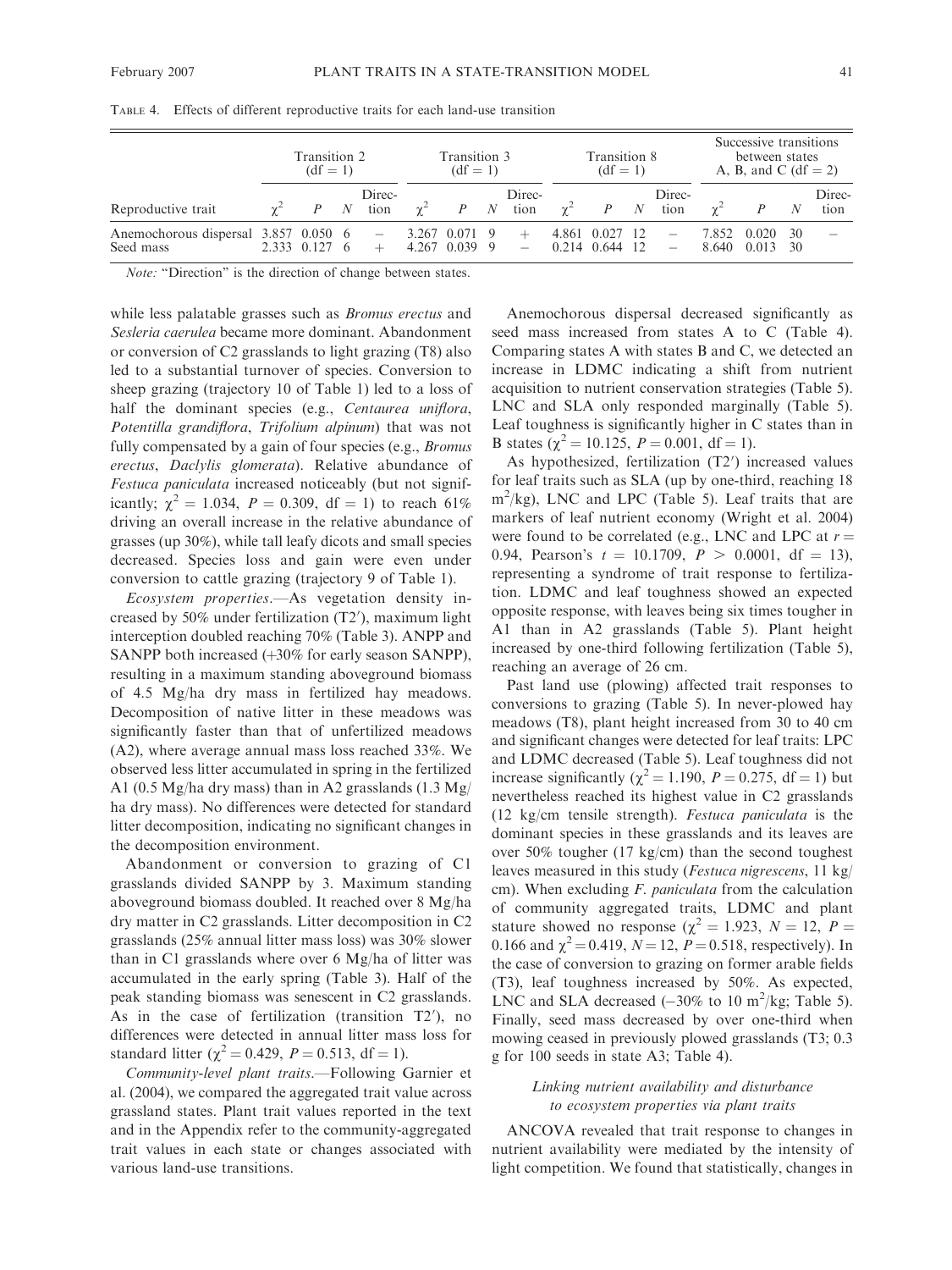TABLE 5. Significantly different plant traits for transitions and the ecosystem properties they are sufficient to statistically ''explain'' when used as covariates in ANCOVA analysis of transition effect on ecosystem properties (see legend of Table 2 for additional explanation).

|                                                     |          | Kruskal-Wallis test (direct effects) |    |                         |                                                                                                                                             |
|-----------------------------------------------------|----------|--------------------------------------|----|-------------------------|---------------------------------------------------------------------------------------------------------------------------------------------|
| Environmental variable                              | $\chi^2$ | $\boldsymbol{P}$                     | N  | Direction<br>of change† | Plant traits                                                                                                                                |
| <b>T2</b> (df = 1)                                  |          |                                      |    |                         |                                                                                                                                             |
| Plant stature                                       | 3.857    | 0.05                                 | 6  |                         | graminoid abundance $(\%)$<br>early-season ANPP<br>maximum light interception<br>accumulated litter at snowmelt                             |
| LCC                                                 | 3.857    | 0.05                                 | 6  |                         | graminoid abundance $(\%)$<br>accumulated litter at snowmelt                                                                                |
| <b>LNC</b>                                          | 3.857    | 0.05                                 | 6  |                         | early-season SANPP<br>early-season ANPP<br>accumulated litter at snowmelt                                                                   |
| <b>LPC</b>                                          | 3.857    | 0.05                                 | 6  |                         | early-season SANPP<br>early-season ANPP                                                                                                     |
| <b>SLA</b>                                          | 3.857    | 0.05                                 | 6  |                         | early-season SANPP<br>early-season ANPP                                                                                                     |
| <b>LDMC</b>                                         | 3.857    | 0.05                                 | 6  | $^{+}$                  | graminoid abundance $(\%)$<br>early-season SANPP<br>early-season ANPP<br>accumulated litter at snowmelt                                     |
| Leaf toughness                                      | 3.857    | 0.05                                 | 6  | $^{+}$                  | graminoid abundance $(\%)$<br>early-season ANPP<br>accumulated litter at snowmelt                                                           |
| <b>T3</b> (df = 1)                                  |          |                                      |    |                         |                                                                                                                                             |
| <b>LCC</b>                                          | 3.851    | 0.05                                 | 6  | $^{+}$                  |                                                                                                                                             |
| <b>LNC</b>                                          | 5.400    | 0.020                                | 9  | $\equiv$                | accumulated litter at snowmelt                                                                                                              |
| <b>LPC</b>                                          | 3.857    | 0.05                                 | 6  |                         | accumulated litter at snowmelt                                                                                                              |
| <b>SLA</b>                                          | 5.400    | 0.020                                | 9  |                         |                                                                                                                                             |
| <b>LDMC</b>                                         | 3.857    | 0.05                                 | 6  | $^{+}$                  |                                                                                                                                             |
| leaf toughness                                      | 3.857    | 0.05                                 | 6  | $^{+}$                  | accumulated litter at snowmelt                                                                                                              |
| <b>T8</b> (df = 1)                                  |          |                                      |    |                         |                                                                                                                                             |
| Plant stature                                       | 5.342    | 0.021                                | 12 | $^{+}$                  | early-season ANPP<br>maximum standing biomass<br>litter decomposition rate                                                                  |
| <b>LPC</b>                                          | 3.857    | 0.05                                 | 6  |                         | graminoid abundance $(\%)$<br>large-rosette dicot abundance $(\%)$<br>small leafy-stemmed dicot abundance $(\%)$<br>legume abundance $(\%)$ |
| <b>LDMC</b>                                         | 6.231    | 0.013                                | 12 |                         | early-season SANPP<br>maximum standing biomass<br>accumulated litter at snowmelt<br>litter decomposition rate                               |
| Transitions between states A, B, and C ( $df = 2$ ) |          |                                      |    |                         |                                                                                                                                             |
| Plant stature                                       | 19.44    | < 0.001                              | 30 | $^+$                    | legume abundance $(\%)$                                                                                                                     |
| <b>LCC</b>                                          | 13.814   | 0.001                                | 30 | $^{+}$                  |                                                                                                                                             |
| <b>LNC</b>                                          | 5.948    | 0.051                                | 30 |                         |                                                                                                                                             |
| <b>SLA</b>                                          | 5.595    | 0.05                                 | 30 |                         | plant diversity§<br>plant diversity<br>graminoid abundance $(\%)$                                                                           |
| <b>LDMC</b>                                         | 8.449    | 0.015                                | 30 | $^{+}$                  |                                                                                                                                             |

Direction of change between states.

- Direction of the correlation between the plant trait and the environmental variable.

§ Inverse Simpson's index.

**Shannon** index.

LNC under transition  $T2'$  could be explained by increasing light interception ( $F = 7.385$ , df = 1, 2, P = 0.073; see Fig. 2). Under transition T3 on the other hand, some changes in leaf traits that are markers of leaf nutrient economy could be explained by changes in the soil. Lower LNC for example was statistically explained by a lower soil total P (Fig. 3, Table 2). No significant relationship was detected with LPC although LPC and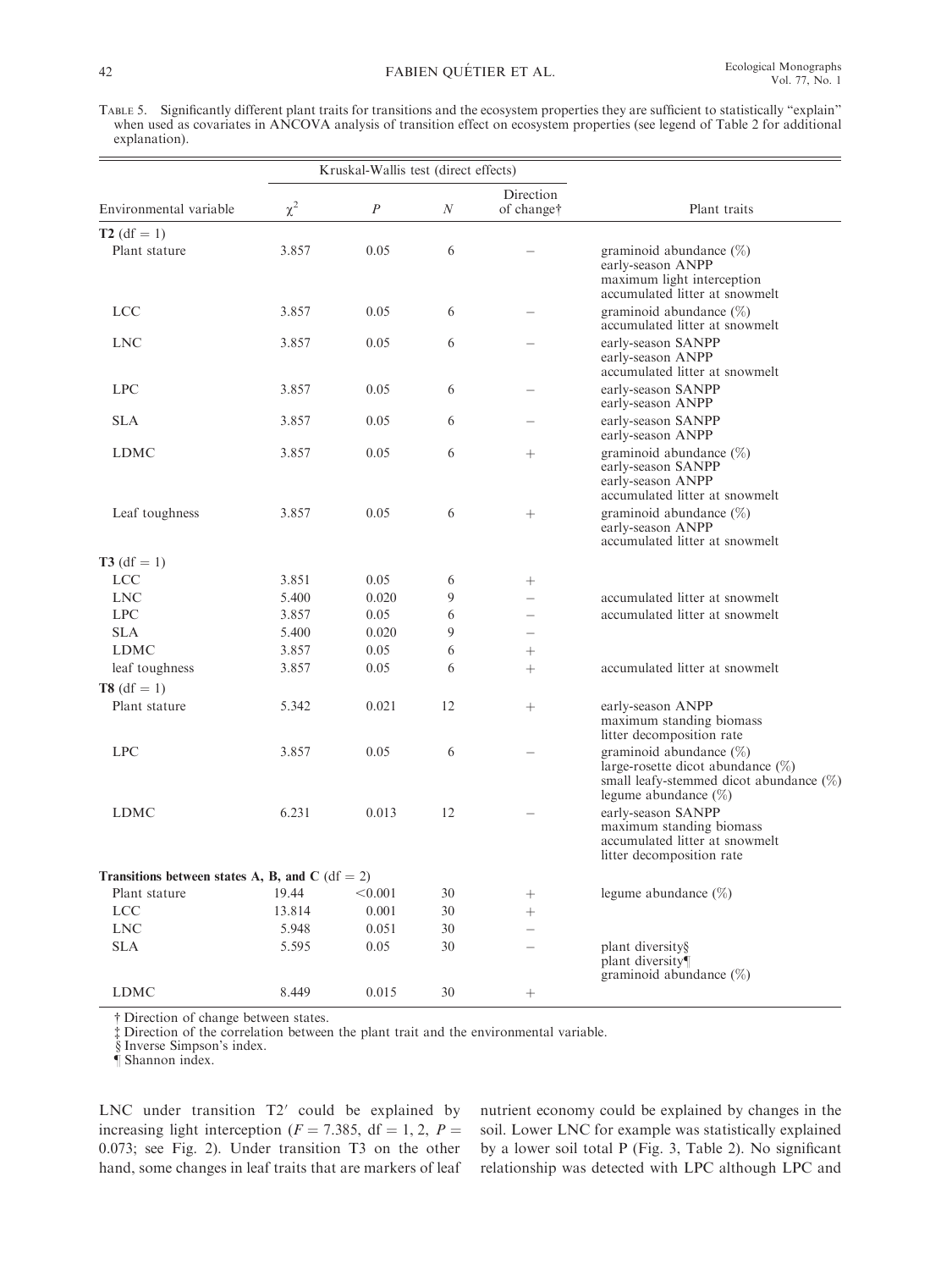TABLE 5. Extended.

|                |       | ANCOVA (indirect effects) |          |                              |  |  |  |  |  |  |
|----------------|-------|---------------------------|----------|------------------------------|--|--|--|--|--|--|
| F              | df    | $\overline{P}$            | N        | Direction of<br>correlation: |  |  |  |  |  |  |
| 0.414          | 1, 2  | 0.566                     | 6        |                              |  |  |  |  |  |  |
| 0.414          | 1, 2  | 0.566                     | 6        | $^{+}$                       |  |  |  |  |  |  |
| 1.000          | 1, 2  | 0.391                     | 6        | $^{+}$                       |  |  |  |  |  |  |
| 1.228          | 1, 2  | 0.349                     | 6        | $\overline{\phantom{0}}$     |  |  |  |  |  |  |
| 2.191          | 1, 2  | 0.235                     | 6        |                              |  |  |  |  |  |  |
| 6.069          | 1, 2  | 0.091                     | 6        |                              |  |  |  |  |  |  |
| 1.891          | 1, 2  | 0.263                     | 6        | $^{+}$                       |  |  |  |  |  |  |
| 0.211          | 1, 2  | 0.677                     | 6        | $^{+}$                       |  |  |  |  |  |  |
| 1.606          | 1, 2  | 0.294                     | 6        |                              |  |  |  |  |  |  |
| 0.473          | 1, 2  | 0.541                     | 6        | $+$                          |  |  |  |  |  |  |
| 3.934          | 1, 2  | 0.142                     | 6        | $^{+}$                       |  |  |  |  |  |  |
| 0.427          | 1, 2  | 0.560                     | 6        | $^{+}$                       |  |  |  |  |  |  |
| 4.545          | 1, 2  | 0.123                     | 6        | $^{+}$                       |  |  |  |  |  |  |
| 3.391          | 1, 2  | 0.163                     | 6        | $^{+}$                       |  |  |  |  |  |  |
| 0.090          | 1, 2  | 0.784                     | 6        |                              |  |  |  |  |  |  |
| 0.550          | 1, 2  | 0.512                     | 6        | $\equiv$                     |  |  |  |  |  |  |
| 7.551          | 1, 2  | 0.071                     | 6        | $\ddot{}$                    |  |  |  |  |  |  |
| 0.121          | 1, 2  | 0.751                     | 6        | $\ddot{}$                    |  |  |  |  |  |  |
| 0.169          | 1, 2  | 0.709                     | 6        | $\equiv$                     |  |  |  |  |  |  |
| 2.142          | 1, 2  | 0.240                     | 6        | $+$                          |  |  |  |  |  |  |
|                |       |                           |          |                              |  |  |  |  |  |  |
| 0.737          | 1, 2  | 0.454                     | 6        |                              |  |  |  |  |  |  |
| 0.853          | 1, 2  | 0.424                     | 6        |                              |  |  |  |  |  |  |
|                |       |                           |          |                              |  |  |  |  |  |  |
| 0.027          | 1, 2  | 0.879                     | 6        | $^{+}$                       |  |  |  |  |  |  |
| 0.075          | 1, 2  | 0.802                     | 6        |                              |  |  |  |  |  |  |
| 1.392          | 1, 2  | 0.323                     | 6        | $^{+}$                       |  |  |  |  |  |  |
| 0.239          | 1, 2  | 0.658                     | 6        |                              |  |  |  |  |  |  |
| 0.023          | 1, 2  | 0.888                     | 6        | $\overline{a}$               |  |  |  |  |  |  |
| 3.839          | 1, 2  | 0.145                     | 6        | $\ddot{}$                    |  |  |  |  |  |  |
| 3.827          | 1, 2  | 0.145                     | 6        | $^{+}$                       |  |  |  |  |  |  |
| 0.093          | 1, 2  | 0.780                     | 6        | $^{+}$                       |  |  |  |  |  |  |
| 0.042          | 1, 2  | 0.850                     | 6        | $\ddot{}$                    |  |  |  |  |  |  |
| 2.945          | 1, 2  | 0.185                     | 6        | —                            |  |  |  |  |  |  |
| 0.031          | 1, 2  | 0.871                     | 6        | $\overline{\phantom{0}}$     |  |  |  |  |  |  |
| 0.363          | 1, 2  | 0.589                     | 6        | $\ddot{}$                    |  |  |  |  |  |  |
| 2.714          | 2, 24 | 0.085                     | 30       |                              |  |  |  |  |  |  |
|                |       |                           |          |                              |  |  |  |  |  |  |
| 1.884          | 2, 24 | 0.098                     | 30       |                              |  |  |  |  |  |  |
| 2.538<br>2.864 | 2, 24 | 0.098<br>0.075            | 30<br>30 | $^{+}$                       |  |  |  |  |  |  |
|                | 2, 24 |                           |          |                              |  |  |  |  |  |  |
|                |       |                           |          |                              |  |  |  |  |  |  |

LNC are highly correlated across sampled field sites  $(r =$ 0.94,  $P < 0.0001$ ).

The increase in the percentage of biomass harvested (a measure of disturbance intensity) following fertilization (T2') explained changes in leaf traits (Table 2), but not the increase in plant height (the effect of  $T2'$  is still

significant in the ANCOVA;  $F = 28.447$ , df = 1, 2, P = 0.013). Changes in disturbance date or percentage of height loss (another measure of disturbance intensity) associated with the conversion of C1 grasslands from mowing to grazing or abandonment (T8) explained the increase in plant stature and the decrease in LDMC (Fig. 4, Table 2). However, in this case these changes in traits could also reflect the increase in abundance of Festuca paniculata (Fig. 4).

Changes in plant traits associated with land-use transitions were often sufficient to statistically explain changes in ecosystem properties (Table 5). Using stature as a covariable, ANCOVA results indicate that the abundance of taller plants explained the higher vegetation density  $(F = 1.872, df = 1, 2, P = 0.265)$  and increased light interception ( $F = 1$ , df = 1, 2,  $P = 0.391$ ) following fertilization (Fig. 2). Likewise, increased early season SANPP in A1 relative to A2 grasslands could be explained by differences in the marker leaf traits of the plant nutrient economy spectrum (increasing SLA, LNC, LPC, and decreasing LDMC; Table 5). Changes in leaf toughness or LDMC explained changes in accumulated litter following fertilization (T2', decrease) or conversion to grazing (T3 and T8, increase; Table 5). Increased LDMC also explained the lower litter decomposition rate in C1 as compared to C2 grasslands (T8; Table 5).

### **DISCUSSION**

Within the proposed S and T model, we first tested a set of hypotheses on plant trait response to changing fertility and disturbance under complex land-use change. A second set of hypotheses concerned the ecosystem effects of changes in plant traits. We first return to these hypotheses and then discuss the insights gained from integrating plant-trait-based approaches to vegetation and ecosystem dynamics with the flexible S and T model approach.

## Response of vegetation structure to fertility and disturbance via plant traits

By using the N, P, and K nutrition indices, we assessed the difference between the sward's nutritional requirements and what it finds in the soil, as calculated using the critical N curves described in Methods. We were able to detect increases in N availability (e.g., between blocks A, B, and C and following organic fertilization; T2') without significant changes in the total soil N pool because not all soil N is available for plant growth.

As well as increasing nutrient availability, organic fertilization increased incoming light interception, which should result in increased competition for light. Successful plants outgrow their competitors through taller stature and faster growth rates (Goldberg and Landa 1991, Aerts 1999). Faster growth is achieved through increased SLA and LNC, and decreased LDMC (Chapin 1993, Poorter and Garnier 1999). Similar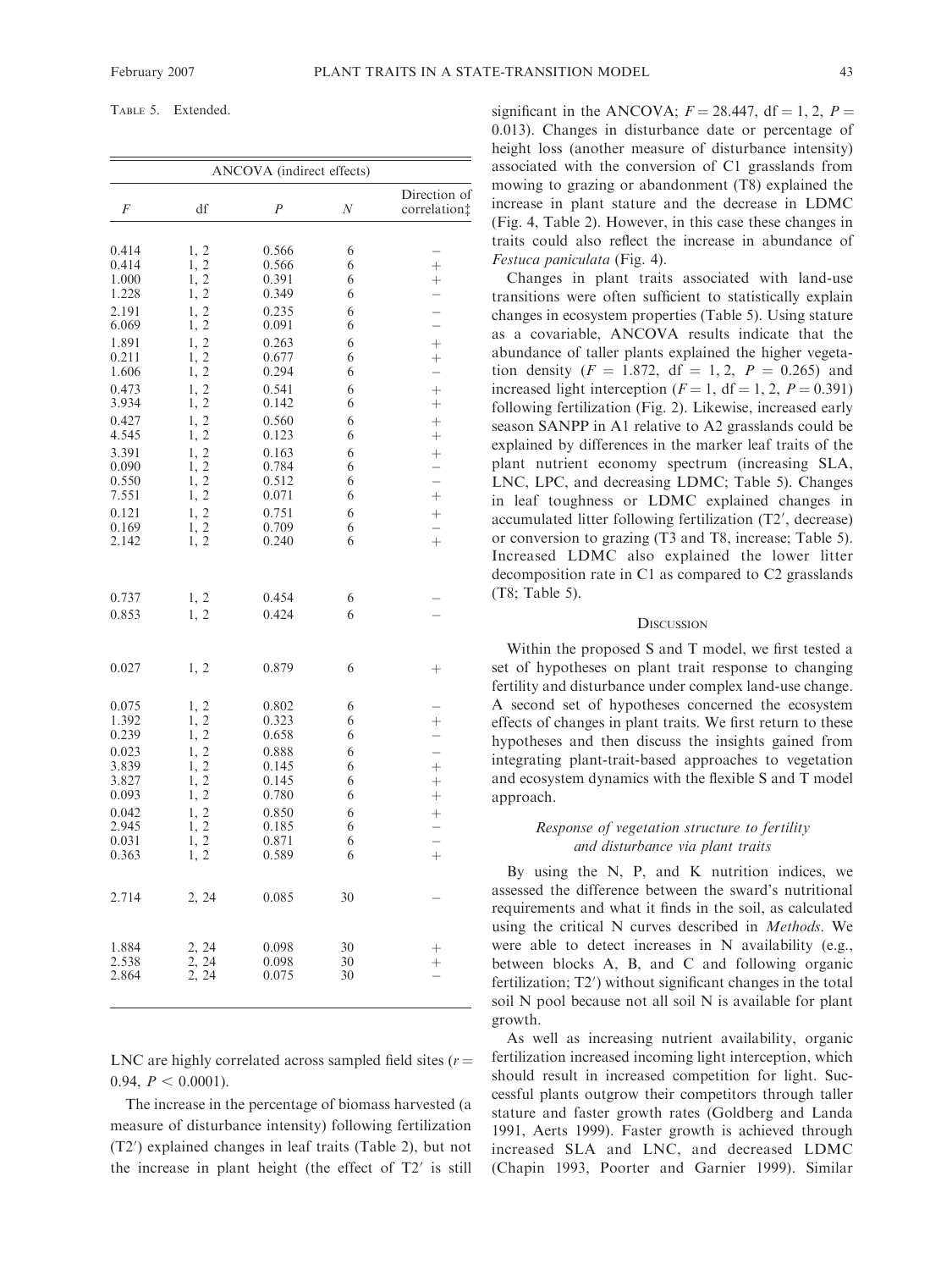

FIG. 2. Illustration of the significant effects of regular organic fertilization of previously unfertilized post-arable hay meadows (transition  $T2'$  from states A2 to A1) on vegetation structure and ecosystem properties via plant traits. Arrows indicate significant ANCOVA results ( $P < 0.05$ ) where the source changes in the input variable (e.g., maximum light interception) are sufficient to statistically explain the changes in the output variable (e.g., LNC). Abbreviations: NNI, nitrogen nutrition index; LNC, leaf nitrogen content; LPC, leaf phosphorus content; SLA, specific leaf area; SANPP, specific aboveground net primary productivity. Plus (+) and minus (-) signs indicate the direction of the variable's response to the land-use transition. Error bars show  $\pm$ SE.

response patterns have been observed in other mountain grasslands, where fertilization was associated with a shift toward nutrient acquisition strategies (Bahn et al. 1999, Ansquer et al. 2004, Louault et al. 2005; S. Gaucherdand and S. Lavorel, unpublished manuscript). Within the plant community, species with traits promoting nutrient acquisition increased in abundance with regular fertilization. In our study, stress-tolerant graminoids (such as Briza media and Sesleria caerulea) were replaced by taller fast-growing dicots with leafy stems (such as Centaurea montana, Caerophyllum hirsutum, or Geranium sylvaticum), resulting in a distinct grassland physionomy. Contrary to many observations in montane and subalpine pastures, however, fertilization did not result in a decrease in species number or diversity (Cernusca et al. 1996, Myklestad and Sætersdal 2004; see also Gough et al. 2000 for other vegetation types), probably because levels of nutrient availability remained relatively low even under regular organic fertilization (as indicated by  $NNI < 80\%$ ). Although we do not know what the exact amounts of fertilizer applications were in our field plots, locally, the highest fertilization rates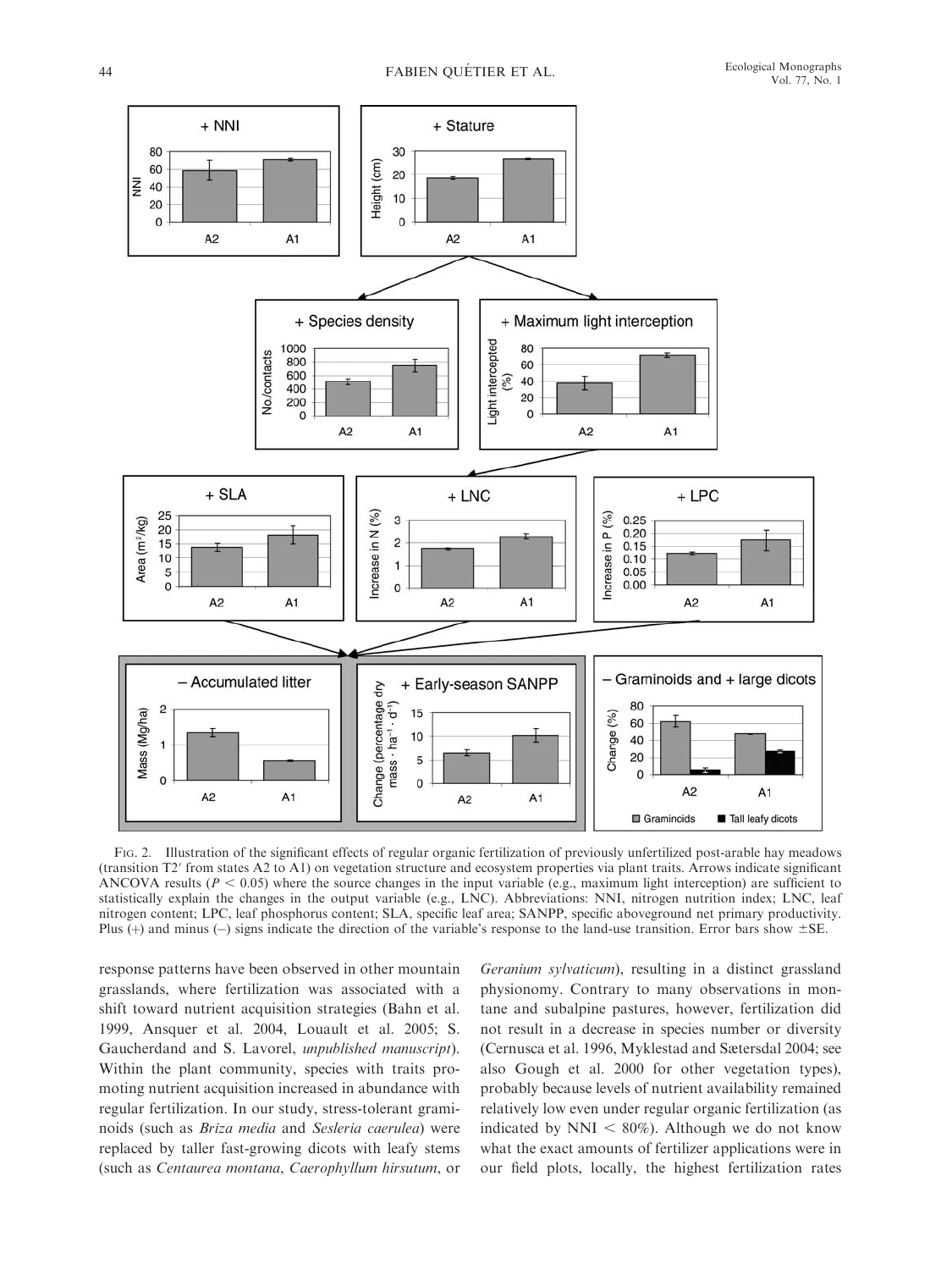

FIG. 3. Illustration of the significant effects of conversion of post-arable grasslands from hay cutting to grazing (transition T3, from states A2 to A3) on vegetation structure and ecosystem properties via plant traits. Arrows indicate significant ANCOVA results (refer to Fig. 2 for a brief explanation). Leaf toughness (protocol in Cornelissen et al. [2003]) is a measure of the weight necessary to tear a leaf of a particular width. Plus  $(+)$  and minus  $(-)$  signs indicate the direction of the variable's response to the land-use transition. Error bars show  $\pm$ SE.

reach 40–50 Mg/ha of farmyard manure every five years (Picart and Fleury 1999).

In more nutrient-limiting situations, disturbance selectivity favors disturbance avoidance as indicated by the increase in leaf toughness (Díaz et al. 2001). Tussock architecture is an efficient way of avoiding grazing (Briske 1996), and tussock grasses such as Bromus erectus and Festuca paniculata are favored when hay meadows are converted to grazing (see Plate 1). This decreases the overall palatability of the grassland and, when given the choice, sheep and cattle only consume around 15% of the standing biomass (disturbance intensity in C2 grasslands). Such changes have been commonly observed in many grasslands of the world (Sternberg et al. 1999, Brzosko 2001; Díaz et al., in press), in particular in montane and subalpine meadows (Dorioz and van Oort 1991, Tappeiner and Cernusca 1993, Austrheim et al. 1999, Tasser et al. 1999, Barbaro et al. 2000, Fischer and Wipf 2002, Casals et al. 2004, Sebastià et al. 2004).

We found that past plowing favored plants with lighter, wind-dispersed seeds. This is consistent with our hypothesis that species with lighter, wind-dispersed seeds will be more abundant in old fields recently  $(<50$ years) converted to grasslands through spontaneous revegetation (Westoby et al. 1996, Tackenberg et al. 2003).

On never-plowed grasslands, both light grazing and abandonment lead from C1 to C2 grasslands. This suggests that, at our site, dense Festuca paniculata dominated grasslands may be an arrested successional stage (or para-climax [Connell and Slatyer 1977]), rather than moving toward colonization by dwarf shrubs as observed in many other subalpine grasslands after cessation of mowing or grazing (e.g., Pérez-Chacón Espino and Vabre 1987, Tappeiner and Cernusca 1993, Tasser and Tappeiner 2002). Similar pathways have been described under a diversity of other unproductive climatic and edaphic conditions, such as in lowland grasslands (e.g., Mitchley and Willems 1995, Kleijn 2003, Liancourt 2005), montane grasslands (e.g., Moog et al. 2002, Barbaro et al. 2000), Mediterranean old fields (e.g., Escarré et al. 1983), or temperate heathlands (e.g., Berendse et al. 1994).

Overall, our results validate our hypotheses on trait response to fertility and disturbance. By linking changes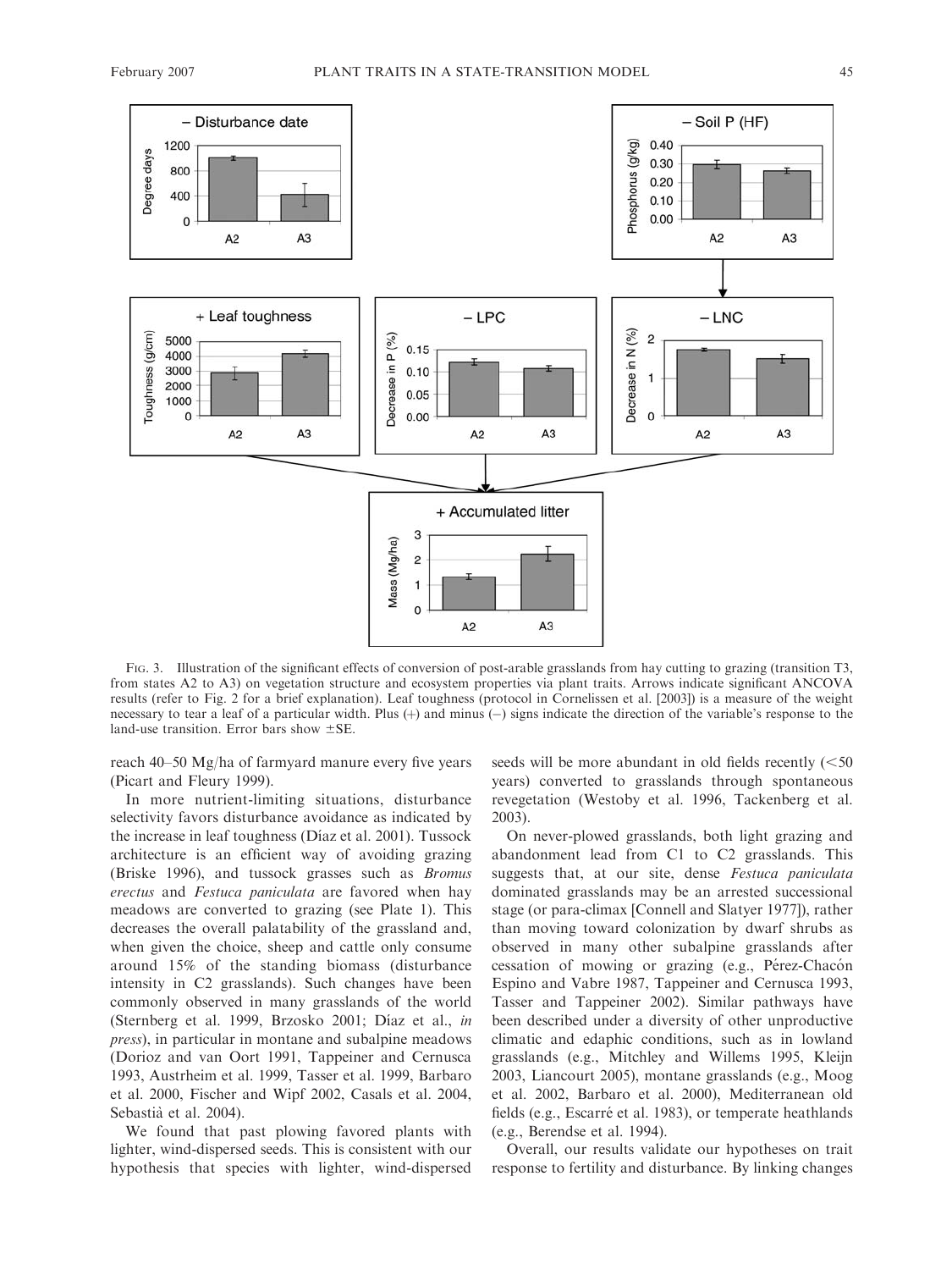

FIG. 4. Illustration of the significant effects of conversion of never-plowed hay meadows to light grazing (transition T8 from states C1 to C2) on vegetation structure and ecosystem properties via plant traits. Arrows indicate significant ANCOVA results (refer to Fig. 2 for a brief explanation). The dashed box and arrows represent the fact that when the dominant tussock grass Festuca paniculata was excluded from the community-aggregated trait calculation, no significant differences were found in stature or leaf dry matter content (LDMC). Plus  $(+)$  and minus  $(-)$  signs indicate the direction of the variable's response to the land-use transition. Error bars show  $\pm$ SE.

in fertility and disturbance to relevant leaf and plant traits, our results also show how plant traits can contribute to a process-based understanding of landuse change effects on vegetation structure.

## Vegetation response to fertility and disturbance affects biogeochemistry via plant traits

Changes in plant traits in response to fertility and disturbance regimes appeared to directly translate to changes in ecosystem functioning, as a result of overlap between these traits and traits that govern biogeochemistry (Lavorel and Garnier 2002). Hence the shift in the nutrient economy of the dominant plants from conservation to acquisition in response to regular fertilization accounted for the increase in specific net aboveground primary productivity. Similar effects were found for Mediterranean old field succession (Garnier et al. 2004). No difference was detected in the decomposition rate of standard litter, suggesting that lower LDMC accounted for faster leaf litter decomposition (Cornelissen et al. 1999, Pérez-Harguindeguy et al. 2000, Garnier et al. 2004). This resulted in less accumulated litter. Similarly, more selective and less intense disturbance (conversion to grazing in T3 and T8) favored nutrient conservative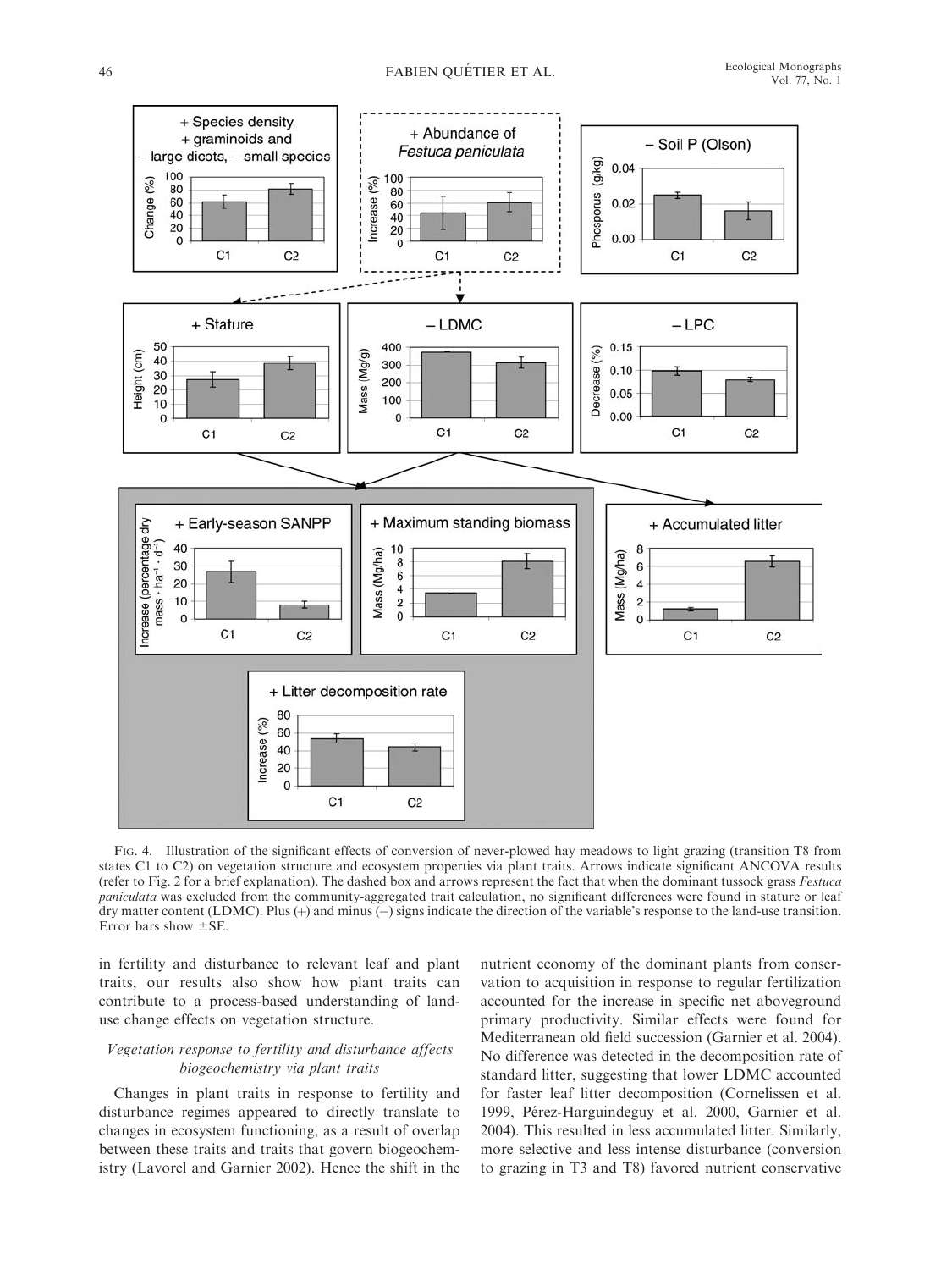

PLATE 1. Festuca paniculata tussocks stand out in a C2 grassland after it was recently grazed by sheep, Villar d'Arène, France. Photo credit: S. Lavorel.

species whose share of internal N recycling at senescence is higher. Such changes slow down the N cycle and lower leaf litter quality (Loiseau et al. 2005). Here, the increase in leaf toughness following conversion to grazing had an indirect effect on nutrient cycling through lower decomposability, leading to higher levels of litter accumulation.

The above changes are consistent with changes in marker leaf traits (e.g., LDMC, LNC) indicating faster individual growth rates (i.e., higher N uptake rates) and higher litter decomposition rates (i.e., higher N restitution rates; Garnier et al. 2004). Such changes may be related to direct responses of soil microbial communities to fertilization through N mineralization (e.g., Zeller et al. 2000) in addition to direct effects of changes in the quality of plant material (Güswell et al. 2005, Loiseau et al. 2005). Overall, these results strengthen the recently growing body of evidence for the role of plant traits in ecosystem functioning (Grime 2002, Lavorel and Garnier 2002, Chapin 2003; Lavorel et al., in press). The sets of correlational relationships highlighted by our analysis would need to be further explored using more sophisticated methods such as path analysis (Vile et al. 2006) in order to clarify causal chains between environmental variables, ecosystem properties and traits such as LNC and LPC.

By analyzing the effects of changing land-use and abiotic conditions on community-level plant traits and linking these quantitatively to changes in ecosystem properties, we showed that key traits associated with plant mineral resource economy are sufficient to explain basic biogeochemical processes such as above-ground primary productivity and litter dynamics (but see Eviner and Chapin [2003] regarding more complex processes). Our results thereby also support the biomass ratio hypothesis (Grime 1998), demonstrating that species effects on biogeochemistry may be directly proportional to their abundance (Garnier et al. 2004).

## Long term land-use dynamics set the context for trait mediated vegetation and ecosystem response to current management

Our results show that the historical context of management decisions to cut or graze (T3 and T8) is important. Being set on higher and steeper slopes, grazed fields have probably received less organic fertilization during their long agricultural and pastoral history. As soil P is not very labile, this potentially explains higher soil P contents in grasslands that are still cut for hay in the current farming context. Similar land-use legacies involving long lasting effects of fertilization on soil P have been identified elsewhere in subalpine grasslands (e.g., Schütz et al. 2003) or forests (Dupouey et al. 2002, Fraterrigo et al. 2005). The decrease of soil P content from states A to B and C is consistent with this interpretation.

We also found an increase in N availability from states A to B to C. The higher NNI of A1 grasslands did not compensate for the low NNI of A2 and A3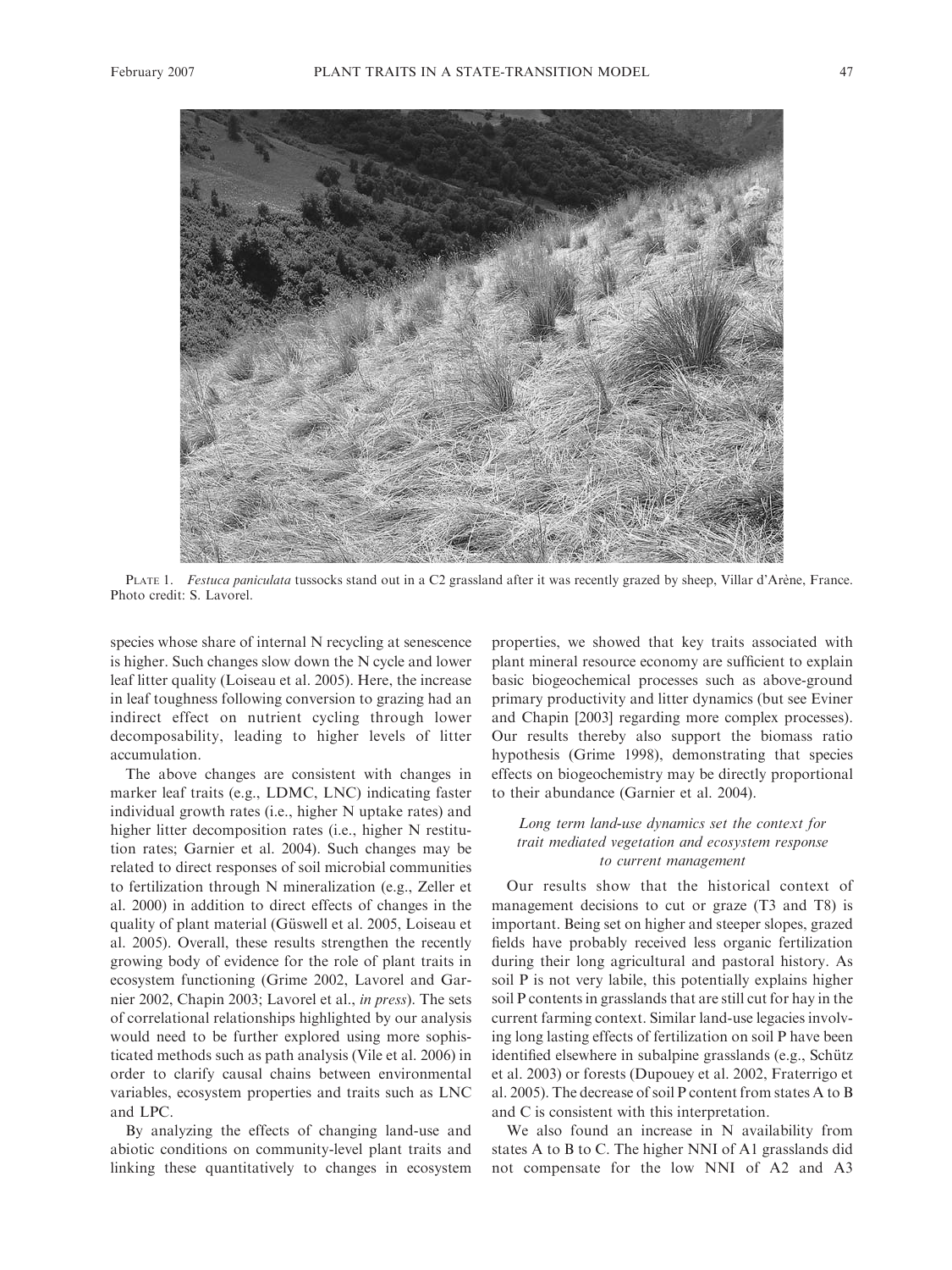grasslands as compared to the high NNI of both C1 and C2 grasslands. The detected decrease in pH from states A to B to C was consistent with other studies of secondary succession in highly constrained environments (e.g., Cernusca et al. 1996, Tasser et al. 1999). The observed increase in plant stature and seed mass, and the shift to nutrient conservation strategies from states A to B and C were also consistent with other studies investigating trait response during the herbaceous phases of secondary succession (Prach et al. 1997, Garnier et al. 2004, Kahmen and Poschlod 2004). Our results thus suggest that long-term successional dynamics (where response takes a few decades) interact with short-term changes in management (where response takes a few years) to explain the dynamics of vegetation and ecosystem properties in subalpine grasslands of Villar d'Arène (e.g., Cernusca et al. 1996, Austrheim and Olsson 1999).

In this study, the S and T approach has proven useful in integrating both of these time scales into a common operational framework. Their flexibility lies in that S and T models can be used as both heuristic and empirical tools. They are easy to modify to reflect evolving knowledge and have thereby proved useful in the development of hypotheses on ecological processes (Allen-Diaz and Bartolome 1998, Bestelmeyer et al. 2003, Briske et al. 2003, Herrick et al. 2006). Here, we successfully used an S and T framework to demonstrate how plant functional traits can be used as markers of processes occurring on both long and short time scales (Didham and Watts 2005), providing a mechanistic interpretation of vegetation and ecosystem responses to complex past and present land-use changes (Grime 2002, Briske et al. 2005).

# Incorporating process-based understanding of vegetation and ecosystem dynamics into a state and transition framework using plant traits

As previously argued, rather than considering grasslands states A and C as alternative stable states resulting from past plowing, our results thus suggest considering them as successional stages. Grassland management decisions to cut or graze usually take into account a multiplicity of factors including ecosystem properties (productivity and palatability) and technical constraints (possibility of mechanized cutting on steep slopes). Local farmers, however, highlighted that, in Villar d'Arène, ecological feedbacks associated with management are secondary to the technical constraints of slope and elevation when deciding to use a field for hay harvesting or grazing. However, experimental research has shown that in the case of C2 grasslands (dominated by Festuca paniculata) the conversion back to species-rich meadows (C1 grasslands) requires very specific management actions such as early season mowing and grazing at a relatively high stocking rate (transition T8<sup>'</sup> as documented in Jouglet and Dorée [1981, 1987, 1991]). These decisions are unlikely in the current economic context (Quiblier and Senn 2004). As a result, C2 grasslands could be considered as the end point of all vegetation dynamics of subalpine grasslands in Villar d'Arène.

State and transition models were developed to accommodate possible alternative vegetation states (e.g., Allen-Diaz and Bartolome 1998; see also Jackson and Bartolome 2002 on non-equilibrium dynamics). Although we found that the effects of fertilization (transition T2') on ecosystem properties (via plant traits; Fig. 2) are rapid, these effects may persist for many years. The cessation of fertilization (T2) could thus induce a slow trait and ecosystem response (e.g., Schütz et al. 2003). Also, dispersal limitations could slow the underlying successional dynamics described above (e.g., Fischer and Stöcklin 1997, Stampfli and Zeiter 1999) leading to transient states that can be considered as stable in a management time frame (e.g., Valone et al. 2002). In spite of the strong argument for considering that grassland states A, B, and C are stages in a predictable successional pathway to C2 grasslands, the S and T framework allows alternative stable states to remain as both a working hypothesis for further enquiry, and as a management tool for manipulating subalpine grasslands in Villar d'Arène.

In relation to the above considerations, our results also show that trait responses to changes from mowing to grazing differed on the basis of past plowing. In postarable grasslands, we found an expected decrease in leaf nutrient concentration (LNC and LPC) while leaf toughness increased as grazing avoidance is favored (Figs. 3 and 4). On never-plowed grasslands, on the other hand, we observed a decrease in LDMC as plant height increases (Fig. 4). In the latter, trait responses were not significant when the dominant Festuca paniculata was excluded from the community aggregated trait calculation, indicating strong species-specific effects on the trait and ecosystem response to changes in management (Fig. 4). This underlies the possible keystone role  $F$ . paniculata plays in driving ecosystem dynamics in never plowed grasslands. Further understanding of these dynamics will require a more detailed understanding of this species' biology and ecology, and especially of its regeneration niche (Poschlod et al. 1998).

The S and T approach was developed in part to help frame ecosystem management within temporal variability in climate (e.g., Westoby et al. 1989, Milton and Hoffmann 1994). In this study, plant traits were useful in revealing that distinct dynamics operate in former arable fields and never plowed grasslands. These findings suggest that past plowing has a long term effects (land-use legacy) on ecological processes in subalpine grasslands. Land-use legacies can also—and indeed should—be incorporated into S and T based approaches to vegetation and ecosystem dynamics (e.g., Prober et al. 2002).

#### **CONCLUSION**

We successfully used a state and transition framework to demonstrate how plant functional traits can be used to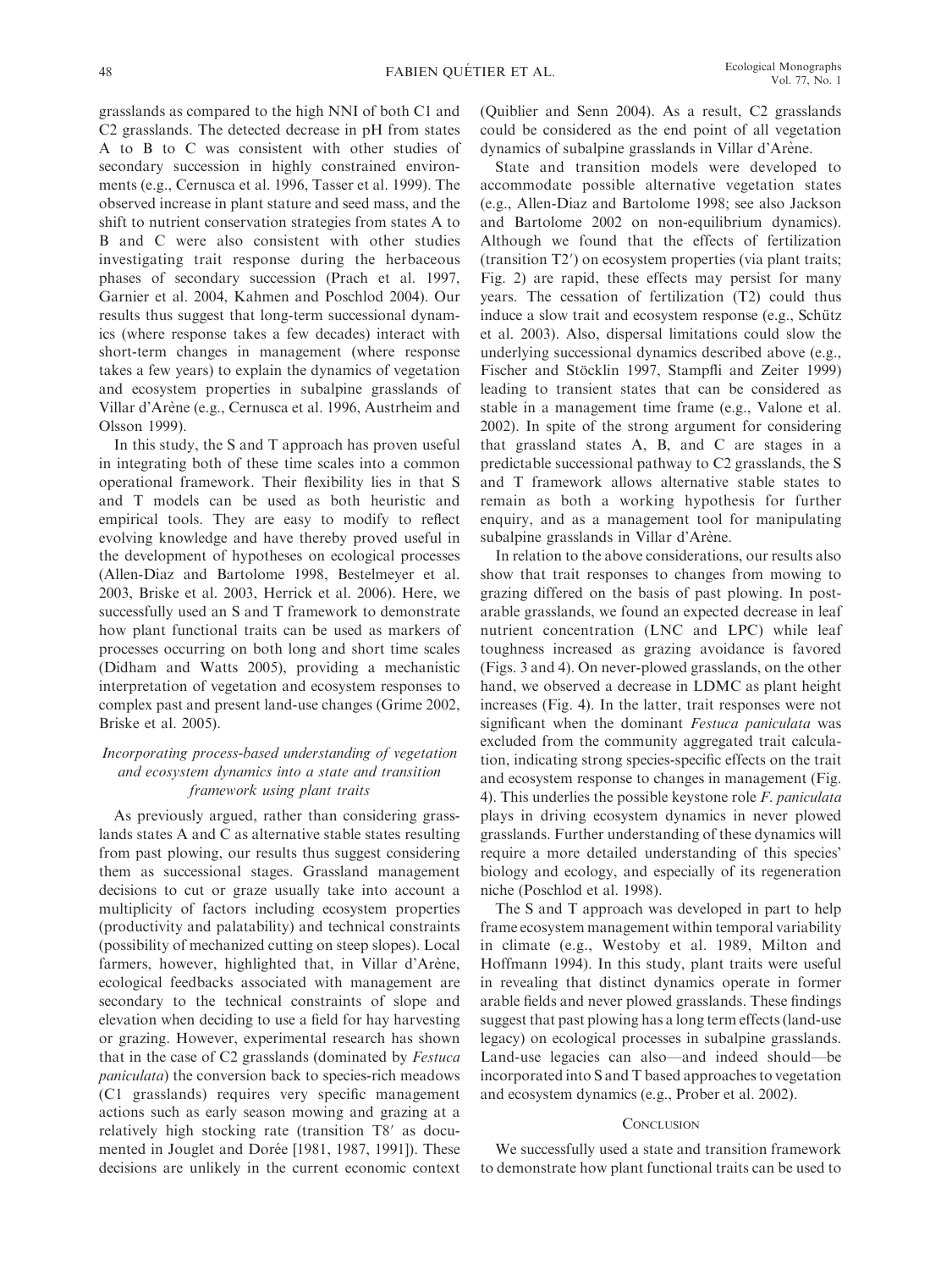provide a mechanistic interpretation of vegetation and ecosystem responses to complex past and present landuse changes (Grime 2002, Briske et al. 2005). We show that resuming regular organic fertilization increases ecosystem efficiency (specific net aboveground primary productivity) and accelerates nutrient cycling by selecting taller plants with greater leaf nitrogen content through increased light competition. Conversion from indiscriminate cutting (for hay) to selective grazing leads to slower biogeochemical cycles. Unpalatable plants, with tough leaves or high leaf dry matter content, are favored, leading to high accumulations of standing dead biomass and litter. As functional markers (sensu Garnier et al. 2004) plant traits serve to link grassland response to management changes to their repercussion on ecosystem properties, on both the short time scale of current management alternatives (fertilization, cutting, grazing) and long term successional dynamics as they are affected by arable land-use legacies. We therefore conclude that plant traits provide a welcome addition to state and

# transition models when making projections or predictions of ecosystem response to management options.

#### **ACKNOWLEDGMENTS**

This research was carried out as part of the EU funded project VISTA (Vulnerability of Ecosystem Services to Land Use Change in Traditional Agricultural Landscapes—EVK2- 2001-000356) and of CNRS GDR 2574 Utiliterres. This paper greatly benefited from discussions and comments on successive versions of the manuscript by Jean-Christophe Clément, Eric Garnier, Pierre Liancourt, Sue McIntyre, and Matt Robson. Many people contributed to collecting field data, including the ECOPAR and ORPHEE research groups (from CNRS and INRA, respectively), Philippe Choler, Claire Damesin, Jacqui de Chazal, Marc Enjalbal, Zaal Kikvidze, and Maria Papadimitriou, as well as many deserving students: Mélanie Burylo, Grégory Clément, Fabrice Grassein, Nicolas Gross, Patrice Fernandez, Caroline Martin, Lise Pignon, and Frédéric Touihrat. Specific thanks go to Serge Aubert, Ana Garcia-Bautista, Frédéric Decaluwe, and Jacky Girel for assistance in reconstructing land-use history, to Philippe Choler and Rolland Douzet for initial floristic advice for plot selection, to Emmanuel Corcket for organizing the 2003 trait campaign, and to Geneviève Girard for chemical analyses of leaves. Very special thanks to farmers of Villar d'Arène for letting us trample their plots.

#### LITERATURE CITED

- Aerts, R. 1999. Interspecific competition in natural plant communities: mechanisms, trade-offs and plant-soil feedbacks. Journal of Experimental Botany 50(330):29–37.
- Aerts, R., A. De Caluwe, and B. Beltman. 2003. Plant community mediated vs. nutritional controls on litter decomposition rates in grasslands. Ecology 84:3198–3208.
- Aeschimann, D., and H. M. Burdet. 1994. Flore de la Suisse. Le nouveau Binz. Editions du Griffon, Neuchâtel, Switzerland.
- Allen-Diaz, B., and J. W. Bartolome. 1998. Sagebrush–grass vegetation dynamics: comparing classical and state-transition models. Ecological Applications 8:795–804.
- Ansquer, P., P. Cruz, P. Prévot, J. P. Theau, and C. Jouany. 2004. Use of leaf traits to discriminate fertility and frequency of defoliation gradients. Pages 760–762 in 20th Conference of the European Grassland Federation, Grassland Science in Europe 9. European Grassland Federation, Luzern, Switzerland.
- Austrheim, G., E. Gunilla, A. Olsson, and E. Grøntvedt. 1999. Land-use impact on plant communities in semi-natural subalpine grasslands of Budalen, central Norway. Biological Conservation 87:369–379.
- Austrheim, G., and E. G. A. Olsson. 1999. How does continuity in grassland management after ploughing affect plant community patterns? Plant Ecology 145:59–74.
- Bahn, M., G. Wohlfahrt, E. Haubner, I. Horak, W. Michaeler, K. Rottmar, U. Tappeiner, and A. Cernusca. 1999. Leaf photosynthesis, nitrogen contents and specific leaf area of grassland species in mountain ecosystems under different land use. Pages 247–255 in A. Cernusca, U. Tappeiner, and N. Bayfield, editors. Land use changes in European mountain ecosystems: ECOMONT concepts and results. Blackwell, Vienna, Austria.
- Barbaro, L., E. Corcket, T. Dutoit, and J. P. Peltier. 2000. Réponses fonctionnelles des communautés de pelouses calcicoles aux facteurs agro-écologiques dans les Préalpes françaises. Canadian Journal of Botany 78:1010-1020
- Berendse, F., M. Schmitz, and W. de Visser. 1994. Experimental manipulation of succession in heathland ecosystems. Oecologia 100:38–44.
- Bernard-Brunet, J., M. Dubost, and J. P. Jouglet. 1981. Le fonctionnement d'un système pastoral: le Lautaret, estive 1978. Pages 139–189 in INERM: Recherches en Brianconnais. CEMAGREF, Antony, France.
- Bestelmeyer, B. T., J. R. Brown, K. M. Havstad, R. Alexander, G. Chavez, and J. E. Herrick. 2003. Development and use of state-and-transition models for rangelands. Journal of Range Management 56:114–126.
- Bestelmeyer, B. T., J. E. Herrick, J. R. Brown, D. A. Trujillo, and K. M. Havstad. 2004. Land management in the American Southwest: a state and transition approach to ecosystem complexity. Environmental Management 34(1): 38–51.
- Bork, E. W., R. J. Hudson, and A. W. Bailey. 1997. Upland plant community classification in Elk Island National Park, Alberta, Canada, using disturbance history and physical site factors. Plant Ecology 130:171–190.
- Bornard, A., and P. Cozic. 1986. Valorisation par des bovins ou des ovins de pelouses et de landes subalpines des Alpes françaises. Fourrages 108:129-161.
- Briske, D. D. 1996. Strategies of plant survival in grazed systems: a functional interpretation. Pages 37–67 in J. Hodgson and A. W. Illius, editors. The ecology and management of grazing systems. CAB International, Wallingford, UK.
- Briske, D. D., S. D. Fuhlendorf, and F. E. Smeins. 2003. Vegetation dynamics on rangelands: a critique of the current paradigms. Journal of Applied Ecology 40:601–614.
- Briske, D. D., S. D. Fuhlendorf, and F. E. Smeins. 2005. State and transition models, thresholds, and rangeland health: a synthesis of ecological concepts and perspectives. Rangeland Ecology and Management 58(1):1–10.
- Brzosko, E. 2001. Changes in population structure of Carex cespitosa during 10 years of secondary succession in an abandoned meadow in Bialowieza, Poland. Acta Botanica Fennica 38:249–258.
- Bullock, J. M., J. Franklin, M. J. Stevenson, J. Silvertown, S. Coulson, S. J. Gregory, and R. Tofts. 2001. A plant trait analysis of responses to grazing in a long term experiment. Journal of Applied Ecology 38:253–267.
- Callaghan, T. V. 1988. Physiological and demographic implications of modular construction in cold environment. Pages 111–135 in A. J. Davy, M. J. Hutchings, and A. R. Watkinson, editors. Plant population ecology. Blackwell, Oxford, UK.
- Casals, P., J. Garica-Pausas, J. Romanya`, L. Camarero, M. J. Sanz, and M. T. Sebastià. 2004. Effects of livestock management on carbon stocks and fluxes in grassland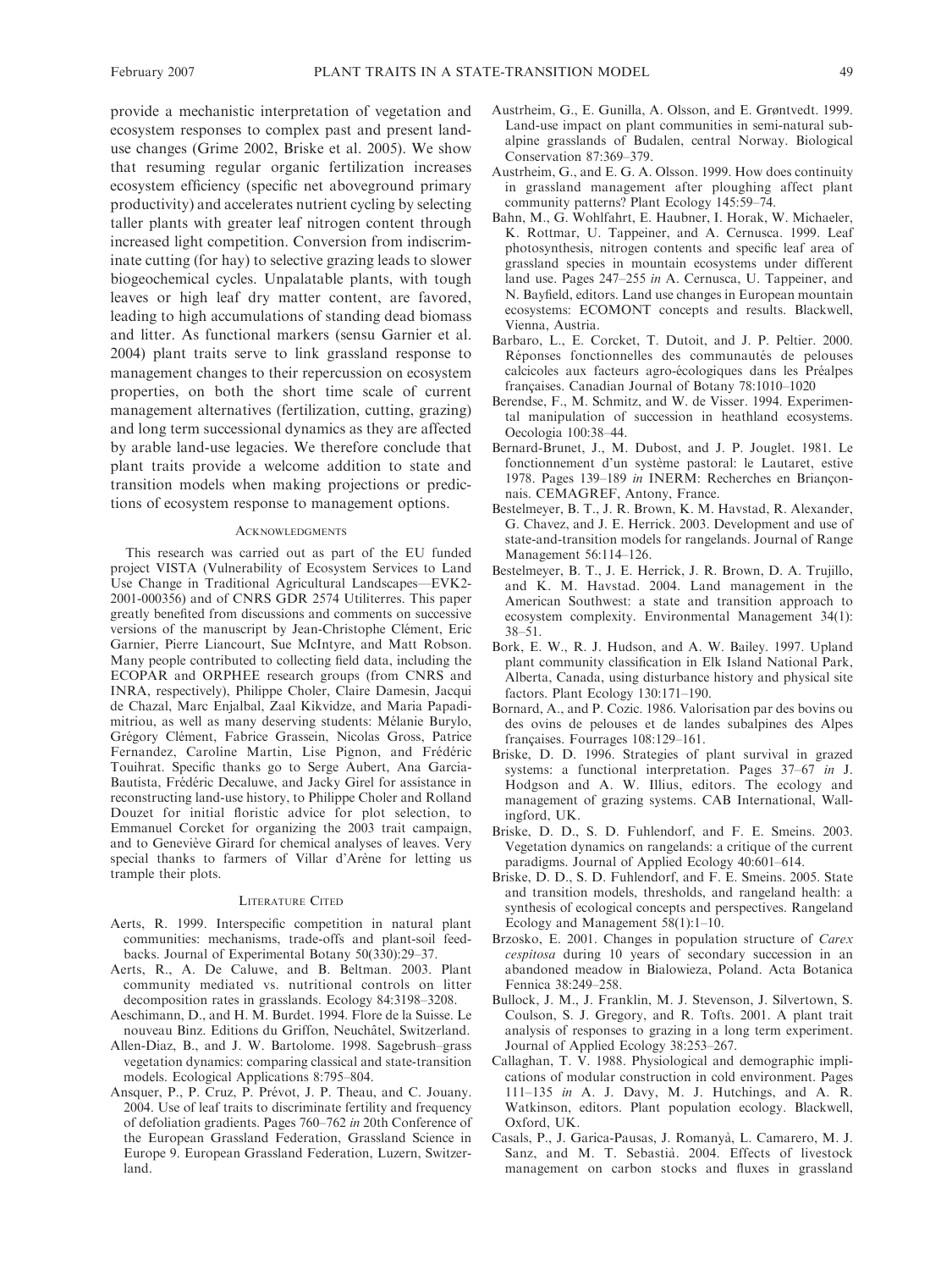ecosystems in the Pyrenees. European Grassland Federation Congress, Luzern, Switzerland.

- Cernusca, A., U. Tappeiner, M. Bahn, N. Bayfield, C. Chemini, F. Fillat, W. Graber, M. Rosset, R. Siegwolf, and J. Tenhunen. 1996. ECOMONT: Ecological effects of land use changes on European terrestrial mountain ecosystems. Pirineos 147–148:145–172.
- Chapin, F. S., III 1993. Functional role of growth form in ecosystem and global processes. Pages 287–312 in J. R. Ehleringer and C. B. Fields, editors. Scaling physiological processes: leaf to globe. Academic Press, San Diego, California, USA.
- Chapin, F. S., III 2003. Effects of plant traits on ecosystem and regional processes: a conceptual framework for predicting the consequences of global change. Annals of Botany 91:1–9.
- Chapin, F. S., III, B. H. Walker, R. J. Hobbs, D. U. Hooper, J. H. Lawton, O. E. Sala, and D. Tilman. 1997. Biotic control over the functioning of ecosystems. Science 277:500–504.
- Chapin, F. S., III, et al. 2000. Consequences of changing biodiversity. Nature 405:234–242.
- Cingolani, A. M., I. Noy-Meir, and S. Díaz. 2005. Grazing effects on rangeland diversity: a synthesis of contemporary models. Ecological Applications 15:757–773.
- Connell, J. H., and R. O. Slatyer. 1977. Mechanisms of succession in natural communities and their role in community stability and organization. American Naturalist 111(982):1119–1144.
- Cornelissen, J. H. C., et al. 2003. Handbook of protocols for standardised and easy measurement of plant functional traits worldwide. Australian Journal of Botany 51:335–380.
- Cornelissen, J. H. C., N. Pérez-Harguindeguy, S. Díaz, J. P. Grime, B. Marzano, M. Cabido, F. Vendramini, and B. Cerabolini. 1999. Leaf structure and defence control litter decomposition rate across species and life forms in regional floras on two continents. New Phytologist 143:191–200.
- Daget, P., and J. Poissonet. 1969. Analyse phytologique des prairies, applications agronomiques. Document 48. CNRS-CEPE, Montpellier, France.
- Daigney, S. 2005. Adaptation d'une petite agriculture marginale à des scénarios contrastés, Villar d'Arène, Hautes Alpes. Systèmes de Production et Développement Rural. Thesis. Ecole Nationale Supérieure Agronomique de Rennes, Rennes, France.
- Díaz, S., et al. 2004. The plant traits that drive ecosystems: evidence from three continents. Journal of Vegetation Science 15:295–304.
- Díaz, S., et al. In press. Grazing and plant traits: a global synthesis. Global Change Biology.
- Díaz, S., I. Noy-Meir, and M. Cabido. 2001. Can grazing response of herbaceous plants be predicted from simple vegetative traits? Journal of Applied Ecology 38:497–508.
- Didham, R. K., and C. H. Watts. 2005. Are systems with strong underlying abiotic regimes more likely to exhibit alternative stable states? Oikos 110:409–416.
- Dorioz, J. M., and F. van Oort. 1991. Approche agropédologique des zones pastorales sur calcschistes sédimentaires (Beaufortin, Alpes du Nord). II. Répartition des sols et des valeurs d'usage pastoral. Agronomie 11:395–409.
- Dupouey, J. L., E. Dambrine, J. D. Laffite, and C. Moares. 2002. Irreversible impact of past land use on forest soils and biodiversity. Ecology 83:2978–2984.
- Duru, M., G. Lemaire, and P. Cruz. 1997. Grasslands. Pages 59–72 in G. Lemaire, editor. Diagnosis of nitrogen status in crops. Springer-Verlag, Berlin, Germany.
- Duru, M., and L. Thelier. 1997. N and P-K status of herbage: use for diagnosis of grasslands. Pages 125–128 in Diagnostic procedures for crop N management and decision making. INRA, Paris, France.
- Dyksterhuis, E. J. 1949. Condition and management of rangeland based on quantitative ecology. Journal of Rangeland Management 2:104–105.
- Escarré, J., C. Houssard, M. Debussche, and J. Lepart. 1983. Evolution de la végétation et du sol après abandon cultural en région méditerranéenne: étude de succession dans la garrigues du Montpelliérais (France). Acta Oecologica, Oecologia Plantarum 4(18):221–239.
- Eviner, V. T., and F. S. Chapin III. 2003. Functional matrix: a conceptual framework for predicting multiple plant effects on ecosystem processes. Annual Review in Ecology, Evolution and Systematics 34:455–485.
- Farruggia, A., F. Gastal, and D. Scholefield. 2003. Assessment of the nitrogen status of grassland. Grass and Forage Science 59:113–120.
- Fischer, M., and J. Stöcklin. 1997. Local extinctions of plants in remnants of extensively used calcareous grasslands 1950–85. Conservation Biology 11:727–737.
- Fischer, M., and S. Wipf. 2002. Effect of low-intensity grazing on the species-rich vegetation of traditionally mown subalpine meadows. Biological Conservation 104:1–11.
- Foster, D., F. Swanson, J. Aber, I. Burke, N. Brokaw, D. Tilman, and A. Knapp. 2003. The importance of land use legacies to ecology and conservation. BioScience 53:77–88.
- Fraterrigo, J. M., M. G. Turner, S. M. Pearson, and P. Dixon. 2005. Effects of past land use on spatial heterogeneity of soil nutrients in southern Appalachian forests. Ecological Monographs 75:215–230.
- Garnier, E., et al. 2004. Plant functional markers capture ecosystem properties during secondary succession. Ecology 85:2630–2637.
- Garnier, E., et al. In press. A standardized methodology to assess the effects of land use change on plant traits, communities and ecosystem functioning in grasslands. Annals of Botany.
- Gastal, F., and G. Lemaire. 2002. N uptake and distribution in crops: an agronomical and ecophysiological perspective. Journal of Experimental Botany 53(370):789–799.
- Goldberg, D. E., and K. Landa. 1991. Competitive effect and response: hierarchies and correlated traits in the early stages of competition. Journal of Ecology 79:1013–1030.
- Gondard, H., S. Jauffret, J. Aronson, and S. Lavorel. 2003. Plant functional types: a promising tool for management and restoration of degraded lands. Applied Vegetation Science 6: 223–234.
- Gough, L., C. W. Osenberg, K. L. Gross, and S. L. Collins. 2000. Fertilization effects on species density and primary productivity in herbaceous plant communities. Oikos 89:428– 439.
- Grime, P. 1979. Plant strategies and vegetation processes. Wiley, Chichester, UK.
- Grime, J. P. 1998. Benefits of plant diversity to ecosystems: immediate, filter and founder effects. Journal of Ecology 86: 902–910.
- Grime, J. P. 2002. Declining plant diversity: empty niches or functional shifts? Journal of Vegetation Science 13:457–460.
- Güswell, S., P. J. Jewell, and P. J. Edwards. 2005. Effects of heterogenous habitat use by cattle on nutrient availability and litter decomposition in soils of an Alpine pasture. Plant and Soil 268:135–149.
- Havstad, K. M., and J. E. Herrick. 2003. Long term ecological monitoring. Arid Land Research and Management 17:389– 400.
- Herrick, J. E., B. T. Bestelmeyer, S. Archer, A. J. Tugel, and J. R. Brown. 2006. An integrated framework for sciencebased arid land management. Journal of Arid Environments 65:319–335.
- Herrick, J. E., J. R. Brown, A. J. Tugel, P. L. Shaver, and K. M. Havstad. 2002. Application of soil quality monitoring and management: paradigms from rangeland ecology. Agronomy Journal 94:3–11.
- Hodgson, J. G., P. J. Wilson, R. Hunt, J. P. Grime, and K. Thompson. 1999. Allocating C-S-R plant functional types: a soft approach to a hard problem. Oikos 85:282–294.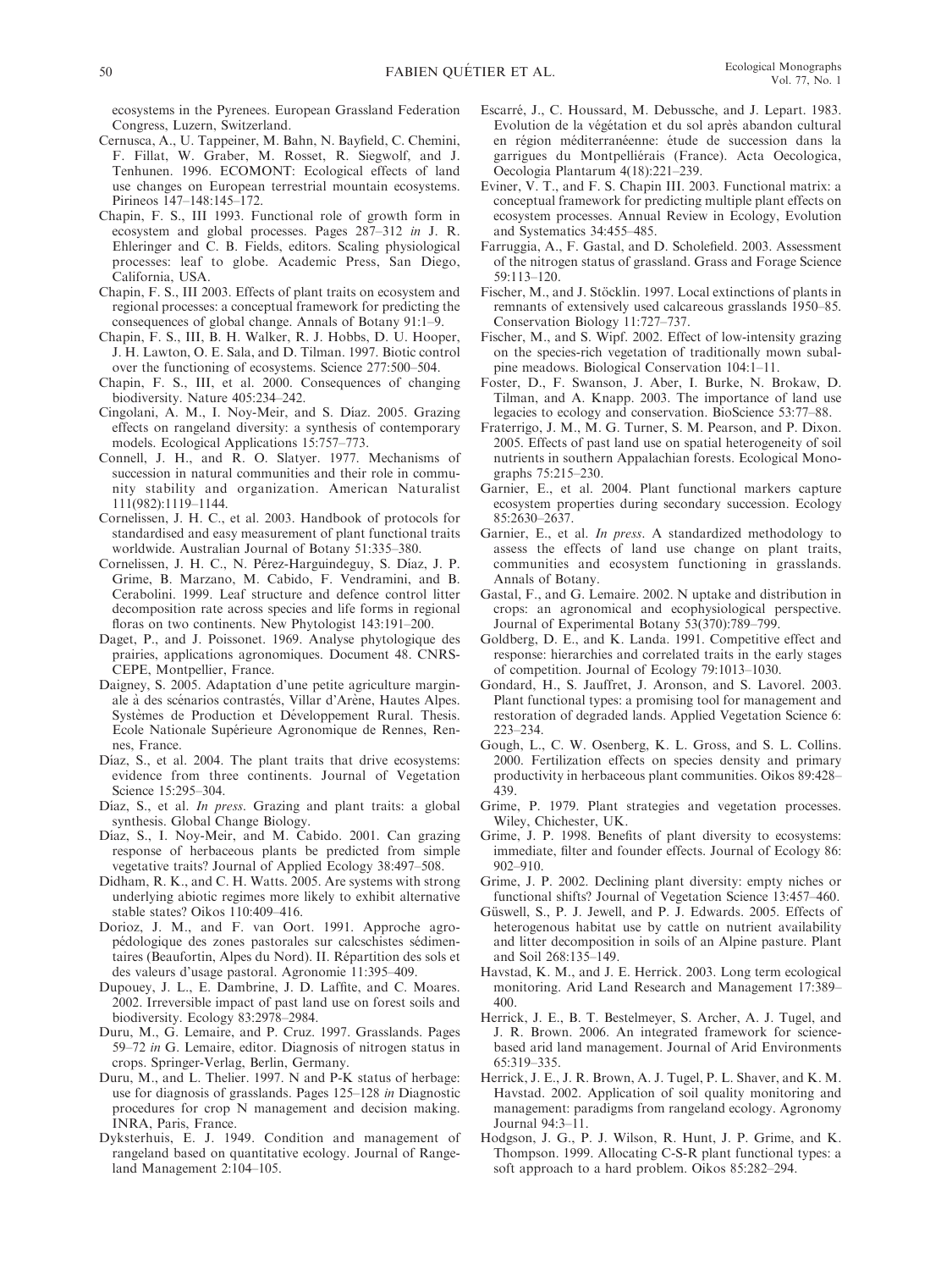- Jackson, R. D., and J. W. Bartolome. 2002. A state-transition approach to understanding nonequilibrium plant community dynamics in Californian grasslands. Plant Ecology 162:49– 65.
- Jakobsson, A., and O. Eriksson. 2000. A comparative study of seed number, seed size, seedling size and recruitment in grassland plants. Oikos 88:494–502.
- Jasinski, J. P., and S. Payette. 2005. The creation of alternative stable states in the southern boreal forest, Québec, Canada. Ecological Monographs 75:561–583.
- Jauffret, S., and S. Lavorel. 2003. Are plant functional types relevant to describe degradation in arid, southern Tunisian steppes? Journal of Vegetation Science 14:399–408.
- Jouany, C., P. Cruz, P. Petibon, and M. Duru. 2004. Diagnosing phosphorus status of natural grassland in the presence of white clover. European Journal of Agronomy 21:  $273 - 285$ .
- Jouglet, J. P., and A. Dorée. 1981. Expérimentation sur la pelouse à Fétuque spadicée (Festuca paniculata) au Col du Lautaret, incidence des coupes sur la dynamique du peuplement végétal-bilan de 4 saisons d'observations et de mesures. Rapport intermédiaire. Cemagref-INERM, Grenoble, France.
- Jouglet, J. P., and A. Dorée. 1987. La fauche dans le Festucetum spacideae; son incidence sur la dynamique et le potentiel fourrager d'une pelouse à fétuque paniculée. Rapport Cemagref. INERM, Grenoble, France.
- Jouglet, J. P., and A. Dorée. 1991. Les pelouses à fétuque paniculée. Un enjeu pour les Alpes du sud. Pages 479–482 in Proceedings of the 4th International Rangelands Congress, Montpellier, France. CEMAGREF, Antony, France.
- Kahmen, S., and P. Poschlod. 2004. Plant functional trait responses to grassland succession over 25 years. Journal of Vegetation Science 15:21–32.
- Kleijn, D. 2003. Can establishment characteristics explain poor colonization success of late successional grassland species on ex-arable land? Restoration Ecology 11:131–138.
- Knops, J. M. H., D. Wedin, and D. Tilman. 2001. Biodiversity and decomposition in experimental grassland ecosystems. Oecologia 126:429–433.
- Lasanta-Martínez, T., S. M. Vicente-Serrano, and J. M. Cuadrat-Prats. 2005. Mountain Mediterranean landscape evolution caused by the abandonment of traditional primary activities: a study in the Spanish Central Pyrenees. Applied Geography 25:47–65.
- Lauber, K., and G. Wagner. 2000. Flora helvetica: flore illustrée de Suisse. [E. Gfeller, translator.] Belin, Paris, France.
- Lavorel, S., S. Díaz, J. Pausas, S. McIntyre, J. H. C. Cornelissen, E. Garnier, and S. P. Harrison. In press. Plant functional types: are we getting any closer to the Holy Grail? In J. Canadell, L. F. Pitelka, and D. Pataki, editors. Terrestrial ecosystems in a changing world. Springer-Verlag, New York, New York, USA.
- Lavorel, S., and E. Garnier. 2002. Predicting the effects of environmental change on plant community composition and ecosystem functioning: revisiting the Holy Grail. Functional Ecology 16:545–556.
- Lavorel, S., S. McIntyre, and K. Grigulis. 1999. Plant response to disturbance in a Mediterranean grassland: how many functional groups? Journal of Vegetation Science 10:661–672.
- Leishman, M. R. 2001. Does the seed size/number trade-off model determine plant community structure? An assessment of the model mechanisms and their generality. Oikos 93:294– 302.
- Liancourt, P. 2005. Stratégies fonctionnelles et interactions entre espèces dominantes le long de gradients de ressources hydriques et trophiques au niveau des pelouses calcaires. Dissertation. Université Joseph Fourier, Grenoble, France.
- Loiseau, P., F. Louault, X. Le Roux, and M. Bardy. 2005. Does extensification of rich grasslands alter the C and N cycles,

directly or via species composition? Basic and Applied Ecology 6:275–287.

- Louault, F., V. D. Pillar, J. Aufrère, E. Garnier, and J. F. Soussana. 2005. Plant traits and functional types in response to reduced disturbance in a semi-natural grassland. Journal of Vegetation Science 16:151–160.
- MacDonald, D., J. R. Crabtree, G. Wiesinger, T. Dax, N. Stamou, P. Fleury, J. Gutierrez Lazpita, and A. Gibon. 2000. Agricultural abandonment in mountain areas of Europe: environmental consequences and policy response. Journal of Environmental Management 59:47–69.
- Milton, S. J., and T. J. Hoffmann. 1994. The application of state-and-transition models to rangeland research and management in succulent and semi-arid grassy Karoo, South Africa. African Journal of Range Science 11:18–26.
- Mitchley, J., and J. H. Willems. 1995. Vertical canopy structure of Dutch chalk grasslands in relation to their management. Vegetatio 117:17–27.
- Moles, A. T., and M. Westoby. 2002. Seed addition experiments are more likely to increase recruitment in larger-seeded species. Oikos 99:241–248.
- Moog, D., P. Poschlod, S. Kahmen, and K. F. Schreiber. 2002. Comparison of species composition between different grassland treatments after 25 years. Applied Vegetation Science 5: 99–106.
- Myklestad, A., and M. Sætersdal. 2004. The importance of traditional meadow management techniques for conservation of vascular plant species number in Norway. Biological Conservation 118:133–139.
- Olsen, S. R., C. V. Cole, F. S. Watanabe, and L. A. Dean. 1954. Estimation of available phosphorus in soils by extraction with sodium bicarbonate. USDA Circular 939. U.S. Government Printing Office, Washington, D.C., USA.
- Olsen, S. R., and L. E. Sommers. 1982. Phosphorus. Pages 403– 430 in R. H. Millerand D. R. Keeney, editors. Methods of soil analysis. Second edition. Agronomy Series No. 9, Part 2. Soil Science Society of America, Madison, Wisconsin, USA.
- Olsson, E. G. A., G. Austrheim, and S. N. Grenne. 2000. Landscape change patterns in mountains, land use and environmental diversity, mid-Norway 1960–1993. Landscape Ecology 15:155–170.
- Pakeman, R. J., and J. L. Small. 2005. The role of the seed bank, seed rain and the timing of disturbance in gap regeneration. Journal of Vegetation Science 16:121–130.
- Pausas, J. G., and S. Lavorel. 2003. A hierarchical deductive approach for functional types in disturbed ecosystems. Journal of Vegetation Science 14:409–416.
- Pérez-Chacón Espino, E., and J. Vabre. 1987. Cartographie de l'enfrichement: 1841–1985. L'exemple de la soulane de Faup-Haut Couserans (Pyrénées Françaises). Pirineos 129:59–78.
- Pérez-Harguindeguy, N., S. Díaz, J. H. C. Cornelissen, F. Vendramini, M. Cabido, and A. Castellanos. 2000. Chemistry and toughness predict leaf litter decomposition rates over a wide spectrum of functional types and taxa in central Argentina. Plant and Soil 218:21–30.
- Pérez-Harguindeguy, N., S. Díaz, F. Vendramini, J. H. C. Cornelissen, D. E. Gurvich, and M. Cabido. 2003. Leaf traits and herbivore selection in the field and in cafeteria experiments. Austral Ecology 28:642–650.
- Picart, E., and P. Fleury. 1999. Valorisation de l'herbe dans le canton de La Grave-Villar d'Arène. Report for the SIVOM de La Grave—Villar d'Arène. Groupement d'Intérêt Scientifique des Alpes du Nord, Chambéry, France.
- Poorter, H., and E. Garnier. 1999. The ecological significance of variation in relative growth rate and its components. Pages 81-120 in F. I. Pugnaire and F. Valladares, editors. Handbook of functional plant ecology. Marcel Dekker, New York, New York, USA.
- Poschlod, P., S. Kiefer, U. Tränkle, S. Fischer, and S. Bonn. 1998. Plant species number in calcareous grasslands as